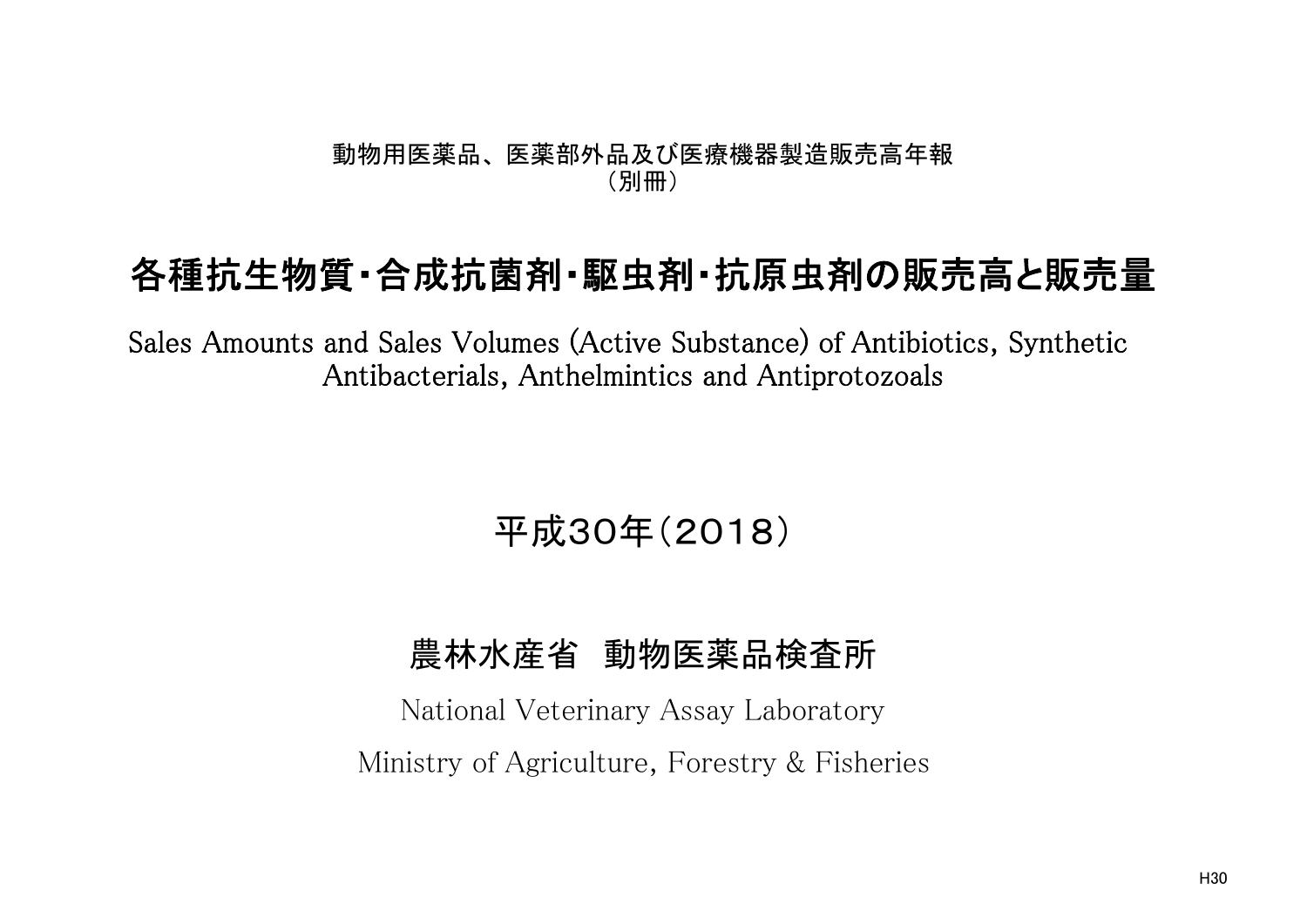#### 各種抗生物質・合成抗菌剤・駆虫剤・抗原虫剤の販売高と販売量

Sales Amounts and Sales Volumes (Active Substance) of Antibiotics, Synthetic Antibacterials, Anthelmintics and Antiprotozoals

| H <sub>30</sub> |                         |                        |                                |                                 |                                    |                                                                     |                       |                     |            |          |                | 対象動物別推定割合    | Estimated Percentages of Sales for Each Animals Species |                                   |                                   |                           |               |
|-----------------|-------------------------|------------------------|--------------------------------|---------------------------------|------------------------------------|---------------------------------------------------------------------|-----------------------|---------------------|------------|----------|----------------|--------------|---------------------------------------------------------|-----------------------------------|-----------------------------------|---------------------------|---------------|
|                 | 系統名<br>Class            | 区分<br>Active substance |                                | 投与経路<br>Route of administration | (千円)<br>Sales amount<br>$(*1,000)$ | 販売高金額   原末換算量<br>(Kg)<br>Amount of pure<br>active substance<br>(Kg) | 肉用牛<br>Beef<br>Cattle | 乳用牛<br>Dairy<br>Cow | 馬<br>Horse | 豚<br>Pig | 肉用鶏<br>Broiler | 採卵鶏<br>Layer | 犬・猫<br>Dog/Cat                                          | 水産用<br>(淡水)<br>Fish<br>Freshwater | 水産用<br>(海水)<br>Fish<br>(Seawater) | 観賞魚<br>Ornamental<br>Fish | その他<br>Others |
| 抗生物質            | アミノグリコシド系               | 硫酸アプラマイシン              | Apramycin sulfate              | 経口 Oral                         | 101.193                            | 2,439.2                                                             | 0.0%                  | 0.0%                | 0.0%       | 100.0%   | 0.0%           | 0.0%         | 0.0%                                                    | 0.0%                              | 0.0%                              | 0.0%                      | 0.0%          |
| Antibiotics     | Aminoglycosides         |                        |                                | 成分·計 Total                      | 101,193                            | 2,439.2                                                             |                       |                     |            |          |                |              |                                                         |                                   |                                   |                           |               |
|                 |                         | 硫酸カナマイシン               | Kanamycin sulfate              | 経口 Oral                         | 56,070                             | 3,653.4                                                             | 0.0%                  | 0.0%                | 0.0%       | 50.0%    | 50.0%          | 0.0%         | 0.0%                                                    | 0.0%                              | 0.0%                              | 0.0%                      | 0.0%          |
|                 |                         |                        |                                | 注射 Injection                    | 247.569                            | 3,682.1                                                             | 18.5%                 | 32.8%               | 0.0%       | 26.5%    | 19.3%          | 2.9%         | 0.0%                                                    | 0.0%                              | 0.0%                              | 0.0%                      | 0.0%          |
|                 |                         |                        |                                | 注入·挿入 Infusion                  | 43,492                             | 72.6                                                                | 0.0%                  | 100.0%              | 0.0%       | 0.0%     | 0.0%           | 0.0%         | 0.0%                                                    | 0.0%                              | 0.0%                              | 0.0%                      | 0.0%          |
|                 |                         |                        |                                | その他 Others                      | 5,704                              | 4.8                                                                 | 0.0%                  | 0.0%                | 0.0%       | 100.0%   | 0.0%           | 0.0%         | 0.0%                                                    | 0.0%                              | 0.0%                              | 0.0%                      | 0.0%          |
|                 |                         |                        |                                | 成分·計 Total                      | 352,835                            | 7,412.8                                                             |                       |                     |            |          |                |              |                                                         |                                   |                                   |                           |               |
|                 |                         | 硫酸ゲンタマイシン              | Gentamicin sulfate             | 経口 Oral                         | 48.235                             | 13.1                                                                | 50.0%                 | 50.0%               | 0.0%       | 0.0%     | 0.0%           | 0.0%         | 0.0%                                                    | 0.0%                              | 0.0%                              | 0.0%                      | 0.0%          |
|                 |                         |                        |                                | 注射 Injection                    | 12,343                             | 2.8                                                                 | 0.0%                  | 0.0%                | 0.0%       | 0.0%     | 0.0%           | 0.0%         | 100.0%                                                  | 0.0%                              | 0.0%                              | 0.0%                      | 0.0%          |
|                 |                         |                        |                                | 経皮 Cutaneous                    | 15.592                             | 0.3                                                                 | 0.0%                  | 0.0%                | 0.0%       | 0.0%     | 0.0%           | 0.0%         | 100.0%                                                  | 0.0%                              | 0.0%                              | 0.0                       | 0.0           |
|                 |                         |                        |                                | その他 Others                      | 228.913                            | 10.4                                                                | 0.0%                  | 0.0%                | 0.0%       | 0.0%     | 0.0%           | 0.0%         | 100.0%                                                  | 0.0%                              | 0.0%                              | 0.0%                      | 0.0%          |
|                 |                         |                        |                                | 成分·計 Total                      | 305,083                            | 26.6                                                                |                       |                     |            |          |                |              |                                                         |                                   |                                   |                           |               |
|                 |                         | 硫酸ジヒドロストレプトマイシン        | Dihydrostreptomycin<br>sulfate | 注射 Injection                    | 73.457                             | 4,820.3                                                             | 23.0%                 | 23.0%               | 16.3%      | 18.9%    | 0.4%           | 0.0%         | 18.4%                                                   | 0.0%                              | 0.0%                              | 0.0%                      | 0.0%          |
|                 |                         |                        |                                | 注入・挿入 Infusion                  | 94.772                             | 447.2                                                               | 0.0%                  | 100.0%              | 0.0%       | 0.0%     | 0.0%           | 0.0%         | 0.0%                                                    | 0.0%                              | 0.0%                              | 0.0%                      | 0.0%          |
|                 |                         |                        |                                | 成分·計 Total                      | 168,229                            | 5,267.5                                                             |                       |                     |            |          |                |              |                                                         |                                   |                                   |                           |               |
|                 |                         | 硫酸ストレプトマイシン            | Streptomycin sulfate           | 経口 Oral                         | 181.415                            | 20.344.1                                                            | 0.2%                  | 0.2%                | 0.0%       | 70.2%    | 29.3%          | 0.0%         | 0.0%                                                    | 0.0%                              | 0.0%                              | 0.0%                      | 0.0%          |
|                 |                         |                        |                                | 成分·計 Total                      | 181.415                            | 20,344.1                                                            |                       |                     |            |          |                |              |                                                         |                                   |                                   |                           |               |
|                 |                         | 硫酸フラジオマイシン             | Fradiomycin sulfate            | 経口 Oral                         | 10,550                             | 73.9                                                                | 40.0%                 | 60.0%               | 0.0%       | 0.0%     | 0.0%           | 0.0%         | 0.0%                                                    | 0.0%                              | 0.0%                              | 0.0%                      | 0.0%          |
|                 |                         |                        |                                | 注入·挿入 Infusion                  | 9,996                              | 31.3                                                                | 0.0%                  | 100.0%              | 0.0%       | 0.0%     | 0.0%           | 0.0%         | 0.0%                                                    | 0.0%                              | 0.0%                              | 0.0%                      | 0.0%          |
|                 |                         |                        |                                | 経皮 Cutaneous                    | 155.314                            | 11.2                                                                | 0.0%                  | 0.0%                | 0.0%       | 0.0%     | 0.0%           | 0.0%         | 100.0%                                                  | 0.0%                              | 0.0%                              | 0.0%                      | 0.0%          |
|                 |                         |                        |                                | 成分·計 Total                      | 175,860                            | 116.4                                                               |                       |                     |            |          |                |              |                                                         |                                   |                                   |                           |               |
|                 |                         |                        | 系統名·計 Class Total              |                                 | 1,284,615                          | 35,607                                                              |                       |                     |            |          |                |              |                                                         |                                   |                                   |                           |               |
|                 | セフェム系<br>Cephalosporins | セファゾリン                 | Cefazolin                      | 注入·挿入 Infusion                  | 563.190                            | 738.6                                                               | 0.0%                  | 100.0%              | 0.0%       | 0.0%     | 0.0%           | 0.0%         | 0.0%                                                    | 0.0%                              | 0.0%                              | 0.0%                      | 0.0%          |
|                 |                         |                        |                                | 成分·計 Total                      | 563,190                            | 738.6                                                               |                       |                     |            |          |                |              |                                                         |                                   |                                   |                           |               |
|                 |                         | セファゾリンナトリウム            | Cefazolin sodium               | 注射 Injection                    | 283,395                            | 1,711.3                                                             | 18.1%                 | 81.9%               | 0.0%       | 0.0%     | 0.0%           | 0.0%         | 0.0%                                                    | 0.0%                              | 0.0%                              | 0.0%                      | 0.0%          |
|                 |                         |                        |                                | 成分·計 Total                      | 283.395                            | 1,711.3                                                             |                       |                     |            |          |                |              |                                                         |                                   |                                   |                           |               |
|                 |                         | セファレキシン                | Cephalexin                     | 経口 Oral                         | 388,729                            | 2,934.9                                                             | 0.0%                  | 0.0%                | 0.0%       | 0.0%     | 0.0%           | 0.0%         | 100.0%                                                  | 0.0%                              | 0.0%                              | 0.0%                      | 0.0%          |
|                 |                         |                        |                                | 成分·計 Total                      | 388,729                            | 2.934.9                                                             |                       |                     |            |          |                |              |                                                         |                                   |                                   |                           |               |
|                 |                         | セファロニウム                | Cephalonium                    | 注入·挿入 Infusion                  | 206.418                            | 282.5                                                               | 0.0%                  | 100.0%              | 0.0%       | 0.0%     | 0.0%           | 0.0%         | 0.0%                                                    | 0.0%                              | 0.0%                              | 0.0%                      | 0.0%          |
|                 |                         |                        |                                | 成分·計 Total                      | 206,418                            | 282.5                                                               |                       |                     |            |          |                |              |                                                         |                                   |                                   |                           |               |
|                 |                         | セフォベシンナトリウム            | Cefovecin sodium               | 注射 Injection                    | 1,865,470                          | 68.6                                                                | 0.0%                  | 0.0%                | 0.0%       | 0.0%     | 0.0%           | 0.0%         | 100.0%                                                  | 0.0%                              | 0.0%                              | 0.0%                      | 0.0%          |
|                 |                         |                        |                                | 成分·計 Total                      | 1,865,470                          | 68.6                                                                |                       |                     |            |          |                |              |                                                         |                                   |                                   |                           |               |
|                 |                         | セフチオフル塩酸塩              | Ceftiofur HCI                  | 注射 Injection                    | 15,977                             | 9.5                                                                 | 80.0%                 | 20.0%               | 0.0%       | 0.0%     | 0.0%           | 0.0%         | 0.0%                                                    | 0.0%                              | 0.0%                              | 0.0%                      | 0.0%          |
|                 |                         |                        |                                | 成分·計 Total                      | 15.977                             | 9.5                                                                 |                       |                     |            |          |                |              |                                                         |                                   |                                   |                           |               |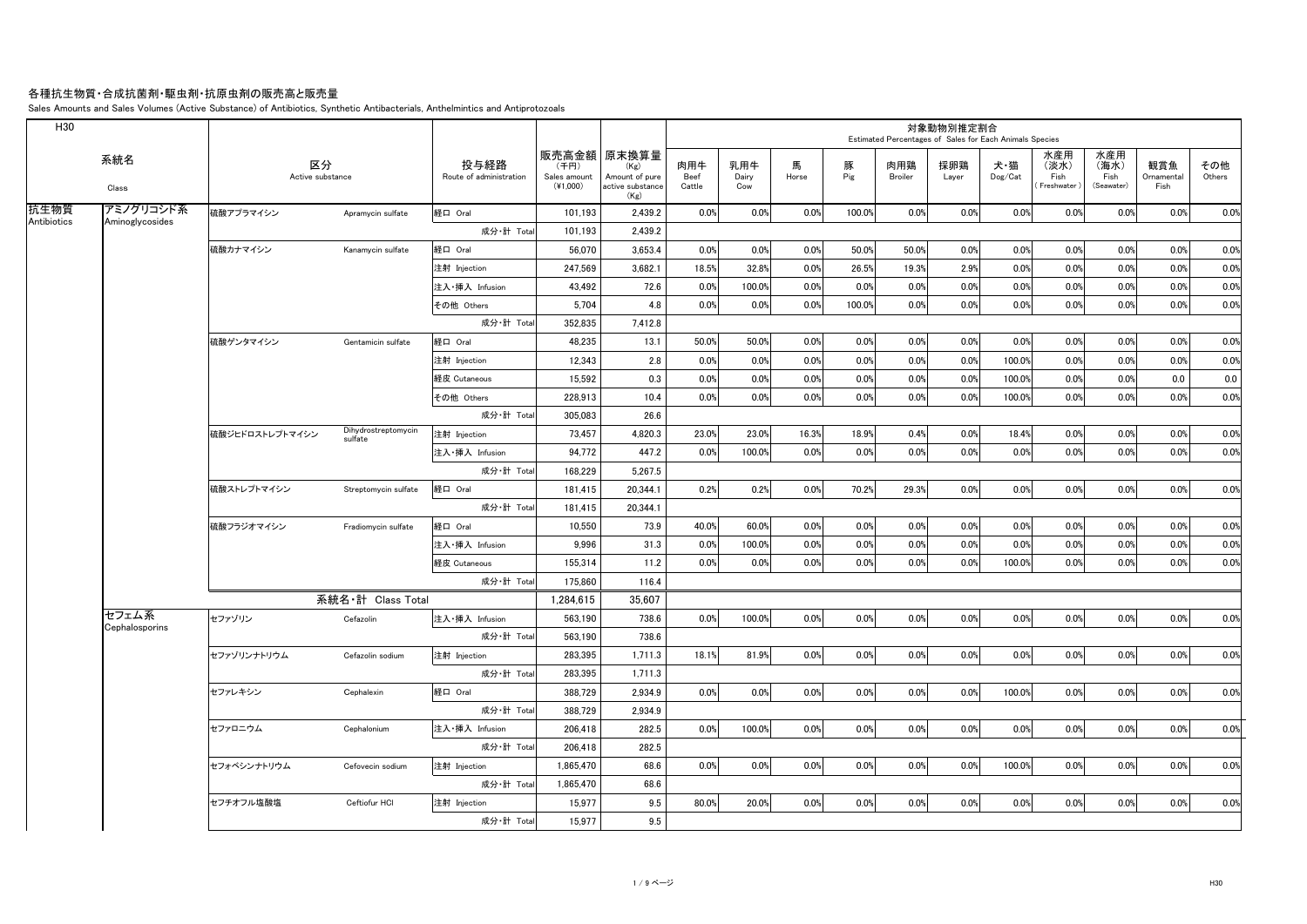|                            |                                                     |                       |                                 |                                    |                                                                     |                       |                     |            |          | Estimated Percentages of Sales for Each Animals Species | 対象動物別推定割合    |                |                                   |                                   |                           |               |
|----------------------------|-----------------------------------------------------|-----------------------|---------------------------------|------------------------------------|---------------------------------------------------------------------|-----------------------|---------------------|------------|----------|---------------------------------------------------------|--------------|----------------|-----------------------------------|-----------------------------------|---------------------------|---------------|
| 系統名<br>Class               | 区分<br>Active substance                              |                       | 投与経路<br>Route of administration | (千円)<br>Sales amount<br>$(*1,000)$ | 販売高金額   原末換算量<br>(Kg)<br>Amount of pure<br>active substance<br>(Kg) | 肉用牛<br>Beef<br>Cattle | 乳用牛<br>Dairy<br>Cow | 馬<br>Horse | 豚<br>Pig | 肉用鶏<br>Broiler                                          | 採卵鶏<br>Layer | 犬・猫<br>Dog/Cat | 水産用<br>(淡水)<br>Fish<br>Freshwater | 水産用<br>(海水)<br>Fish<br>(Seawater) | 観賞魚<br>Ornamental<br>Fish | その他<br>Others |
|                            | セフチオフル                                              | Ceftiofur             | 注射 Injection                    | 195,080                            | 97.5                                                                | 11.1%                 | 16.6%               | 0.0%       | 72.3%    | 0.0%                                                    | 0.0%         | 0.0%           | 0.0%                              | 0.0%                              | 0.0%                      | 0.0%          |
|                            |                                                     |                       | 成分·計 Total                      | 195,080                            | 97.5                                                                |                       |                     |            |          |                                                         |              |                |                                   |                                   |                           |               |
|                            | セフチオフルナトリウム                                         | Ceftiofur sodium      | 注射 Injection                    | 1.011.130                          | 758.1                                                               | 10.0%                 | 20.0%               | 0.0%       | 70.0%    | 0.0%                                                    | 0.0%         | 0.0%           | 0.0%                              | 0.0%                              | 0.0%                      | 0.0%          |
|                            |                                                     |                       | 成分·計 Total                      | 1,011,130                          | 758.1                                                               |                       |                     |            |          |                                                         |              |                |                                   |                                   |                           |               |
|                            | セフロキシムナトリウム                                         | Cefuroxime sodium     | 注入·挿入 Infusion                  | 145,873                            | 218.9                                                               | 0.0%                  | 100.0%              | 0.0%       | 0.0%     | 0.0%                                                    | 0.0%         | 0.0%           | 0.0%                              | 0.0%                              | 0.0%                      | 0.0%          |
|                            |                                                     |                       | 成分·計 Total                      | 145,873                            | 218.9                                                               |                       |                     |            |          |                                                         |              |                |                                   |                                   |                           |               |
|                            | 硫酸セフキノム                                             | Cefquinome sulfate    | 注射 Injection                    | 170,888                            | 90.2                                                                | 44.6%                 | 55.4%               | 0.0%       | 0.0%     | 0.0%                                                    | 0.0%         | 0.0%           | 0.0%                              | 0.0%                              | 0.0%                      | 0.0%          |
|                            |                                                     |                       | 成分·計 Total                      | 170.888                            | 90.2                                                                |                       |                     |            |          |                                                         |              |                |                                   |                                   |                           |               |
|                            | セフポドキシムプロキセチル                                       | Cefpodoxime proxetil  | 経口 Oral                         | 121,152                            | 154.5                                                               | 0.0%                  | 0.0%                | 0.0%       | 0.0%     | 0.0%                                                    | 0.0%         | 100.0%         | 0.0%                              | 0.0%                              | 0.0%                      | 0.0%          |
|                            |                                                     |                       | 成分·計 Total                      | 121,152                            | 154.5                                                               |                       |                     |            |          |                                                         |              |                |                                   |                                   |                           |               |
|                            |                                                     | 系統名·計 Class Total     |                                 | 4,967,302                          | 7,065                                                               |                       |                     |            |          |                                                         |              |                |                                   |                                   |                           |               |
| テトラサイクリン系<br>Tetracyclines | アルキルトリメチルアンモニウムカル Oxytetracycline<br>シウムオキシテトラサイクリン | quaternary salts      | 経口 Oral                         | 46,395                             | 5,290.0                                                             | 0.0%                  | 0.0%                | 0.0%       | 0.0%     | 0.0%                                                    | 0.0%         | 0.0%           | 0.0%                              | 100.0%                            | 0.0%                      | 0.0%          |
|                            |                                                     |                       | 成分·計 Total                      | 46,395                             | 5,290.0                                                             |                       |                     |            |          |                                                         |              |                |                                   |                                   |                           |               |
|                            | オキシテトラサイクリン                                         | Oxytetracycline       | 経口 Oral                         | 251,563                            | 103,948.0                                                           | 5.0%                  | 13.2%               | 0.0%       | 63.5%    | 13.5%                                                   | 3.6%         | 1.1%           | 0.0%                              | 0.0%                              | 0.0%                      | 0.0%          |
|                            |                                                     |                       | 注射 Injection                    | 50,525                             | 253.3                                                               | 50.0%                 | 30.0%               | 0.0%       | 20.0%    | 0.0%                                                    | 0.0%         | 0.0%           | 0.0%                              | 0.0%                              | 0.0%                      | 0.0%          |
|                            |                                                     |                       | 成分·計 Total                      | 302,088                            | 104,201.3                                                           |                       |                     |            |          |                                                         |              |                |                                   |                                   |                           |               |
|                            | 塩酸オキシテトラサイクリン                                       | Oxytetracycline HCI   | 経口 Oral                         | 228,057                            | 48,303.5                                                            | 0.5%                  | 0.6%                | 0.0%       | 0.1%     | 0.4%                                                    | 0.5%         | 0.1%           | 0.0%                              | 97.8%                             | 0.0%                      | 0.0%          |
|                            |                                                     |                       | 注射 Injection                    | 139.888                            | 1.263.1                                                             | 18.0%                 | 28.1%               | 0.0%       | 35.9%    | 16.0%                                                   | 1.5%         | 0.4%           | 0.0%                              | 0.0%                              | 0.0%                      | 0.0%          |
|                            |                                                     |                       | 注入·挿入 Infusion                  | 2,659                              | 119.8                                                               | 0.0%                  | 100.0%              | 0.0%       | 0.0%     | 0.0%                                                    | 0.0%         | 0.0%           | 0.0%                              | 0.0%                              | 0.0%                      | 0.0%          |
|                            |                                                     |                       | 成分·計 Total                      | 370,604                            | 49,686.4                                                            |                       |                     |            |          |                                                         |              |                |                                   |                                   |                           |               |
|                            | 塩酸クロルテトラサイクリン                                       | Chlortetracycline HCI | 経口 Oral                         | 299,101                            | 64,756.5                                                            | 3.1%                  | 5.2%                | 0.0%       | 86.0%    | 3.5%                                                    | 2.2%         | 0.0%           | 0.0%                              | 0.0%                              | 0.0%                      | 0.0%          |
|                            |                                                     |                       | 成分·計 Total                      | 299,101                            | 64,756.5                                                            |                       |                     |            |          |                                                         |              |                |                                   |                                   |                           |               |
|                            | 塩酸ドキシサイクリン                                          | Doxycycline HCI       | 経口 Oral                         | 915,810                            | 87,242.7                                                            | 4.8%                  | 0.7%                | 0.0%       | 87.4%    | 6.8%                                                    | 0.2%         | 0.0%           | 0.0%                              | 0.0%                              | 0.0%                      | 0.0%          |
|                            |                                                     |                       | 成分·計 Total                      | 915,810                            | 87,242.7                                                            |                       |                     |            |          |                                                         |              |                |                                   |                                   |                           |               |
|                            |                                                     | 系統名·計 Class Total     |                                 | 1,933,998                          | 311.177                                                             |                       |                     |            |          |                                                         |              |                |                                   |                                   |                           |               |
| ペニシリン系<br>Penicillins      | アモキシシリン                                             | Amoxicillin           | 経口 Oral                         | 692,276                            | 36,516.8                                                            | 5.7%                  | 4.6%                | 0.0%       | 59.5%    | 17.0%                                                   | 9.9%         | 3.4%           | 0.0%                              | 0.0%                              | 0.0%                      | 0.0%          |
|                            |                                                     |                       | 注射 Injection                    | 68,645                             | 541.9                                                               | 25.0%                 | 0.0%                | 0.0%       | 75.0%    | 0.0%                                                    | 0.0%         | 0.0%           | 0.0%                              | 0.0%                              | 0.0%                      | 0.0%          |
|                            |                                                     |                       | 成分·計 Total                      | 760,921                            | 37,058.8                                                            |                       |                     |            |          |                                                         |              |                |                                   |                                   |                           |               |
|                            | アンピシリン                                              | Ampicillin            | 経口 Oral                         | 375,586                            | 42,223.2                                                            | 1.0%                  | 1.0%                | 0.0%       | 45.2%    | 13.5%                                                   | 8.9%         | 0.0%           | 0.0%                              | 30.4%                             | 0.0%                      | 0.0%          |
|                            |                                                     |                       | 注射 Injection                    | 185,567                            | 4,608.4                                                             | 6.8%                  | 9.4%                | 0.0%       | 83.7%    | 0.0%                                                    | 0.0%         | 0.1%           | 0.0%                              | 0.0%                              | 0.0%                      | 0.0%          |
|                            |                                                     |                       | 注入·挿入 Infusion                  | 3.955                              | 4.5                                                                 | 60.0%                 | 40.0%               | 0.0%       | 0.0%     | 0.0%                                                    | 0.0%         | 0.0%           | 0.0%                              | 0.0%                              | 0.0%                      | 0.0%          |
|                            |                                                     |                       | 成分·計 Total                      | 565,108                            | 46,836                                                              |                       |                     |            |          |                                                         |              |                |                                   |                                   |                           |               |
|                            | アンピシリンナトリウム                                         | Ampicillin sodium     | 注射 Injection                    | 337,535                            | 2,658.9                                                             | 41.3%                 | 58.7%               | 0.0%       | 0.0%     | 0.0%                                                    | 0.0%         | 0.0%           | 0.0%                              | 0.0%                              | 0.0%                      | 0.0%          |
|                            |                                                     |                       | 成分·計 Total                      | 337,535                            | 2.658.9                                                             |                       |                     |            |          |                                                         |              |                |                                   |                                   |                           |               |
|                            | クロキサシリンナトリウム                                        | Cloxacillin sodium    | 注射 Injection                    | 61,008                             | 221.9                                                               | 40.0%                 | 60.0%               | 0.0%       | 0.0%     | 0.0%                                                    | 0.0%         | 0.0%           | 0.0%                              | 0.0%                              | 0.0%                      | 0.0%          |
|                            |                                                     |                       |                                 |                                    |                                                                     |                       |                     |            |          |                                                         |              |                |                                   |                                   |                           |               |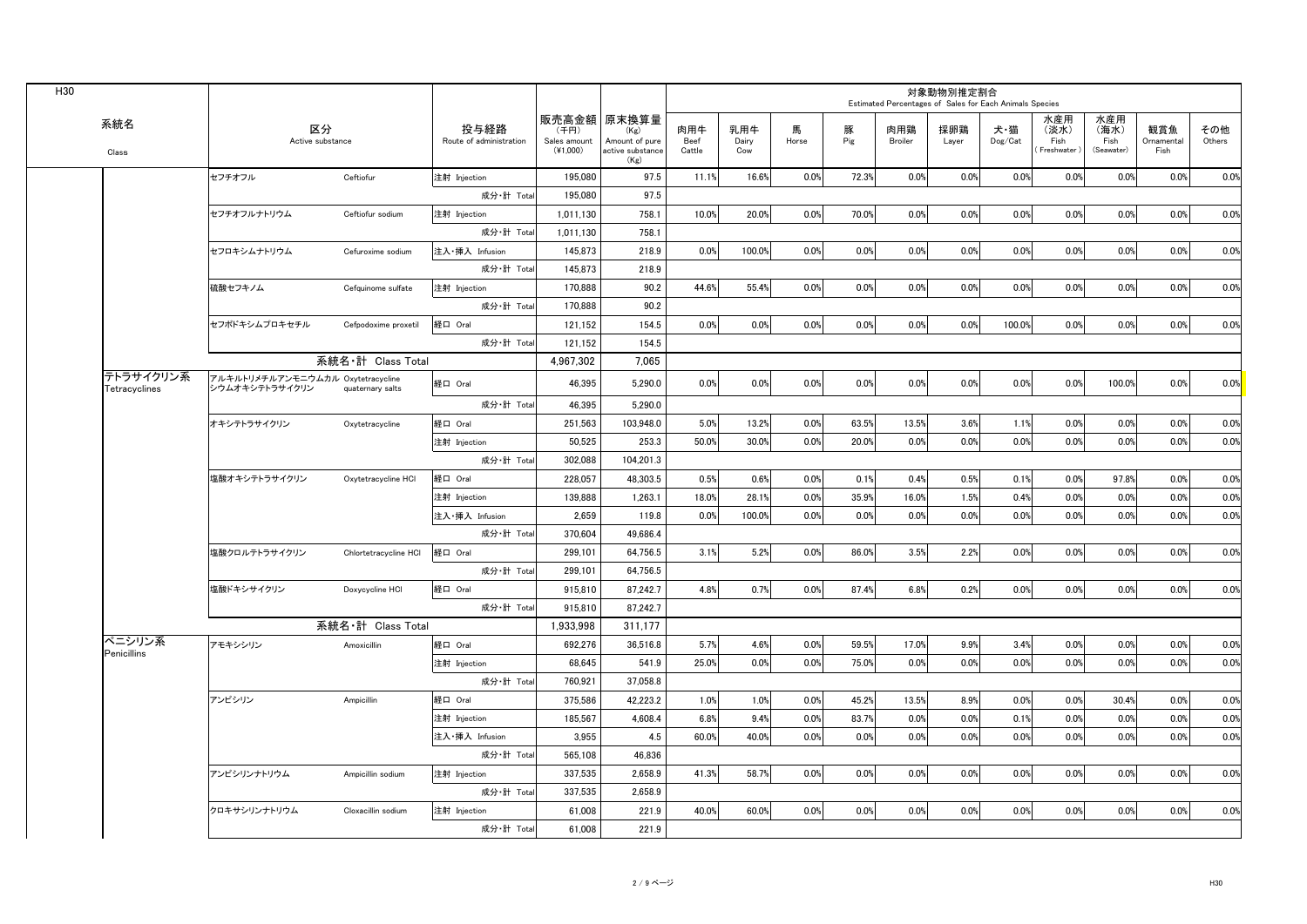| 販売高金額 原末換算量<br>水産用<br>水産用<br>系統名<br>区分<br>投与経路<br>肉用牛<br>乳用牛<br>馬<br>豚<br>採卵鶏<br>犬・猫<br>(海水)<br>観賞魚<br>(千円)<br>肉用鶏<br>(淡水)<br>(Kg)<br>Pig<br>Dog/Cat<br>Sales amount<br>Amount of pure<br>Beef<br>Fish<br>Active substance<br>Route of administration<br>Dairy<br>Horse<br>Broiler<br>Layer<br>Fish<br>Ornamental<br>$(*1,000)$<br>Cattle<br>Freshwater<br>(Seawater)<br>active substance<br>Cow<br>Fish<br>Class<br>(Kg)<br>0.0%<br>0.0%<br>0.0%<br>0.0%<br>0.0%<br>0.0%<br>ジクロキサシリンナトリウム<br>注入·挿入 Infusion<br>21,855<br>48.6<br>0.0%<br>100.0%<br>0.0%<br>0.0%<br>Dicloxacillin sodium<br>成分·計 Total<br>21,855<br>48.6<br>Nafcillin sodium<br>0.0%<br>$\mathbf 0$<br>0.0<br>0.0%<br>0.0%<br>0.0%<br>0.0%<br>0.0%<br>0.0%<br>0.0%<br>0.0%<br>0.0%<br>ナフシリンナトリウムモノハイドレート<br>注入·挿入 Infusion<br>monohvdrate<br>成分·計 Total<br>$\mathbf 0$<br>0.0<br>Benzylpenicillin<br>ベンジルペニシリンカリウム<br>注射 Injection<br>11,792<br>49.7<br>50.0%<br>50.0%<br>0.0%<br>0.0%<br>0.0%<br>0.0%<br>0.0%<br>0.0%<br>0.0%<br>0.0%<br>potassium<br>49.7<br>成分·計 Total<br>11,792<br>Benzylpenicillin<br>経口 Oral<br>231.414<br>4.779.2<br>0.0%<br>0.0%<br>0.0%<br>67.4%<br>32.6%<br>0.0%<br>0.0%<br>0.0%<br>0.0%<br>0.0%<br>ベンジルペニシリンプロカイン<br>procaine<br>注射 Injection<br>311,260<br>15,324.3<br>20.6%<br>23.7%<br>12.9%<br>40.1%<br>0.0%<br>0.0%<br>2.7%<br>0.0%<br>0.0%<br>0.0%<br>注入·挿入 Infusion<br>148.260<br>330.2<br>100.0%<br>0.0%<br>0.0%<br>0.0%<br>0.0%<br>0.0%<br>0.0%<br>0.0%<br>0.0%<br>0.0%<br>20,433.7<br>成分·計 Total<br>690.934<br>系統名·計 Class Total<br>2.449.153<br>107.308<br>ペプチド系<br>0.0%<br>0.0%<br>0.0%<br>チオストレプトン<br>経皮 Cutaneous<br>7.6<br>0.0%<br>0.0%<br>0.0%<br>0.0%<br>100.0%<br>0.0%<br>0.0%<br>Thiostrepton<br>142.581<br>Peptides<br>142,581<br>7.6<br>成分·計 Total<br>経口 Oral<br>0.0%<br>0.0%<br>95.9%<br>4.1%<br>0.0%<br>0.0%<br>0.0%<br>0.0%<br>0.0%<br>硫酸コリスチン<br>199.679<br>12.335.0<br>0.0%<br>Colistin sulfate<br>成分·計 Total<br>12.335.0<br>199.679<br>系統名·計 Class Total<br>342.260<br>12.343<br>マクロライド系<br>経口 Oral<br>0.0%<br>エリスロマイシン<br>1.105.647<br>82.610.0<br>0.0%<br>0.0%<br>0.0%<br>0.0%<br>0.0%<br>0.0%<br>0.0%<br>100.0%<br>0.0%<br>Erythromycin<br>Macrolides<br>0.0%<br>注射 Injection<br>4.5<br>5.0%<br>5.0%<br>0.0%<br>90.0%<br>0.0%<br>0.0%<br>0.0%<br>0.0%<br>0.0%<br>914<br>注入·挿入 Infusion<br>0<br>0.0<br>0.0%<br>0.0%<br>0.0%<br>0.0%<br>0.0%<br>0.0%<br>0.0%<br>0.0%<br>0.0%<br>0.0%<br>1,106,561<br>82,614.5<br>成分·計 Total<br>Erythromycin<br>経口 Oral<br>0.0%<br>0.0%<br>0.0%<br>チオシアン酸エリスロマイシン<br>0.0<br>0.0%<br>0.0%<br>0.0%<br>0.0%<br>0.0%<br>0.0%<br>0.0%<br>0<br>thiocyanate<br>成分·計 Total<br>$\mathbf 0$<br>0.0<br>33.8%<br>0.0%<br>20.8%<br>0.0%<br>0.0%<br>1.7%<br>0.0%<br>0.0%<br>101.168<br>993.0<br>43.7%<br>0.0%<br>タイロシン<br>注射 Injection<br>Tylosin<br>成分·計 Total<br>101,168<br>993.0<br>経口 Oral<br>0.0%<br>77.7%<br>10.9%<br>5.4%<br>0.0%<br>0.0%<br>415.388<br>35,774.0<br>3.8%<br>2.2%<br>0.0%<br>0.0%<br>リン酸タイロシン<br>Tylosin phosphate<br>成分·計 Total<br>415.388<br>35,774.0<br>9.5%<br>経口 Oral<br>2,657.3<br>0.0%<br>0.0%<br>0.0%<br>24.5%<br>66.0%<br>0.0%<br>0.0%<br>0.0%<br>0.0%<br>酒石酸タイロシン<br>49,192<br>Tylosin tartrate<br>成分·計 Total<br>49.192<br>2.657.3<br>0.0%<br>0.0%<br>0.0%<br>63.5%<br>36.5%<br>0.0%<br>0.0%<br>0.0%<br>0.0%<br>0.0%<br>酒石酸チルバロシン<br>経口 Oral<br>293.129<br>7,166.0<br>Tylvalosin tartrate<br>(酒石酸酢酸イソ吉草酸タイロシン)<br>(Acetylisovaleryl<br>成分·計 Total<br>293.129<br>7.166.0<br>Acetylisovaleryltylosin Tartrate<br>tylosinartarate)<br>注射 Injection<br>66.3%<br>33.7%<br>0.0%<br>0.0%<br>0.0%<br>0.0%<br>0.0%<br>0.0%<br>0.0%<br>0.0%<br>チルミコシン<br>Tilmicosin<br>153,163<br>511.1<br>成分·計 Total<br>153,163<br>511.1<br>経口 Oral<br>786,008<br>24,686.3<br>1.1%<br>0.6%<br>0.0%<br>98.3%<br>0.0%<br>0.0%<br>0.0%<br>0.0%<br>0.0%<br>0.0%<br>リン酸チルミコシン<br>Tilmicosin phosphate<br>成分·計 Total<br>786,008<br>24,686.3<br>経口 Oral<br>0.0<br>0.0%<br>0.0%<br>0.0%<br>0.0%<br>0.0%<br>0.0%<br>0.0%<br>0.0%<br>0.0%<br>0.0%<br>ミロサマイシン<br>0<br>Mirosamycin |  |  |  |  |  | Estimated Percentages of Sales for Each Animals Species | 対象動物別推定割合 |  |  |               |
|-----------------------------------------------------------------------------------------------------------------------------------------------------------------------------------------------------------------------------------------------------------------------------------------------------------------------------------------------------------------------------------------------------------------------------------------------------------------------------------------------------------------------------------------------------------------------------------------------------------------------------------------------------------------------------------------------------------------------------------------------------------------------------------------------------------------------------------------------------------------------------------------------------------------------------------------------------------------------------------------------------------------------------------------------------------------------------------------------------------------------------------------------------------------------------------------------------------------------------------------------------------------------------------------------------------------------------------------------------------------------------------------------------------------------------------------------------------------------------------------------------------------------------------------------------------------------------------------------------------------------------------------------------------------------------------------------------------------------------------------------------------------------------------------------------------------------------------------------------------------------------------------------------------------------------------------------------------------------------------------------------------------------------------------------------------------------------------------------------------------------------------------------------------------------------------------------------------------------------------------------------------------------------------------------------------------------------------------------------------------------------------------------------------------------------------------------------------------------------------------------------------------------------------------------------------------------------------------------------------------------------------------------------------------------------------------------------------------------------------------------------------------------------------------------------------------------------------------------------------------------------------------------------------------------------------------------------------------------------------------------------------------------------------------------------------------------------------------------------------------------------------------------------------------------------------------------------------------------------------------------------------------------------------------------------------------------------------------------------------------------------------------------------------------------------------------------------------------------------------------------------------------------------------------------------------------------------------------------------------------------------------------------------------------------------------------------------------------------------------------------------------------------------------------------------------------------------------------------------------------------------------------------------------------------------------------------------------------------------------------------------------------------|--|--|--|--|--|---------------------------------------------------------|-----------|--|--|---------------|
|                                                                                                                                                                                                                                                                                                                                                                                                                                                                                                                                                                                                                                                                                                                                                                                                                                                                                                                                                                                                                                                                                                                                                                                                                                                                                                                                                                                                                                                                                                                                                                                                                                                                                                                                                                                                                                                                                                                                                                                                                                                                                                                                                                                                                                                                                                                                                                                                                                                                                                                                                                                                                                                                                                                                                                                                                                                                                                                                                                                                                                                                                                                                                                                                                                                                                                                                                                                                                                                                                                                                                                                                                                                                                                                                                                                                                                                                                                                                                                                                                       |  |  |  |  |  |                                                         |           |  |  | その他<br>Others |
|                                                                                                                                                                                                                                                                                                                                                                                                                                                                                                                                                                                                                                                                                                                                                                                                                                                                                                                                                                                                                                                                                                                                                                                                                                                                                                                                                                                                                                                                                                                                                                                                                                                                                                                                                                                                                                                                                                                                                                                                                                                                                                                                                                                                                                                                                                                                                                                                                                                                                                                                                                                                                                                                                                                                                                                                                                                                                                                                                                                                                                                                                                                                                                                                                                                                                                                                                                                                                                                                                                                                                                                                                                                                                                                                                                                                                                                                                                                                                                                                                       |  |  |  |  |  |                                                         |           |  |  | 0.0%          |
|                                                                                                                                                                                                                                                                                                                                                                                                                                                                                                                                                                                                                                                                                                                                                                                                                                                                                                                                                                                                                                                                                                                                                                                                                                                                                                                                                                                                                                                                                                                                                                                                                                                                                                                                                                                                                                                                                                                                                                                                                                                                                                                                                                                                                                                                                                                                                                                                                                                                                                                                                                                                                                                                                                                                                                                                                                                                                                                                                                                                                                                                                                                                                                                                                                                                                                                                                                                                                                                                                                                                                                                                                                                                                                                                                                                                                                                                                                                                                                                                                       |  |  |  |  |  |                                                         |           |  |  |               |
|                                                                                                                                                                                                                                                                                                                                                                                                                                                                                                                                                                                                                                                                                                                                                                                                                                                                                                                                                                                                                                                                                                                                                                                                                                                                                                                                                                                                                                                                                                                                                                                                                                                                                                                                                                                                                                                                                                                                                                                                                                                                                                                                                                                                                                                                                                                                                                                                                                                                                                                                                                                                                                                                                                                                                                                                                                                                                                                                                                                                                                                                                                                                                                                                                                                                                                                                                                                                                                                                                                                                                                                                                                                                                                                                                                                                                                                                                                                                                                                                                       |  |  |  |  |  |                                                         |           |  |  | 0.0%          |
|                                                                                                                                                                                                                                                                                                                                                                                                                                                                                                                                                                                                                                                                                                                                                                                                                                                                                                                                                                                                                                                                                                                                                                                                                                                                                                                                                                                                                                                                                                                                                                                                                                                                                                                                                                                                                                                                                                                                                                                                                                                                                                                                                                                                                                                                                                                                                                                                                                                                                                                                                                                                                                                                                                                                                                                                                                                                                                                                                                                                                                                                                                                                                                                                                                                                                                                                                                                                                                                                                                                                                                                                                                                                                                                                                                                                                                                                                                                                                                                                                       |  |  |  |  |  |                                                         |           |  |  |               |
|                                                                                                                                                                                                                                                                                                                                                                                                                                                                                                                                                                                                                                                                                                                                                                                                                                                                                                                                                                                                                                                                                                                                                                                                                                                                                                                                                                                                                                                                                                                                                                                                                                                                                                                                                                                                                                                                                                                                                                                                                                                                                                                                                                                                                                                                                                                                                                                                                                                                                                                                                                                                                                                                                                                                                                                                                                                                                                                                                                                                                                                                                                                                                                                                                                                                                                                                                                                                                                                                                                                                                                                                                                                                                                                                                                                                                                                                                                                                                                                                                       |  |  |  |  |  |                                                         |           |  |  | 0.0%          |
|                                                                                                                                                                                                                                                                                                                                                                                                                                                                                                                                                                                                                                                                                                                                                                                                                                                                                                                                                                                                                                                                                                                                                                                                                                                                                                                                                                                                                                                                                                                                                                                                                                                                                                                                                                                                                                                                                                                                                                                                                                                                                                                                                                                                                                                                                                                                                                                                                                                                                                                                                                                                                                                                                                                                                                                                                                                                                                                                                                                                                                                                                                                                                                                                                                                                                                                                                                                                                                                                                                                                                                                                                                                                                                                                                                                                                                                                                                                                                                                                                       |  |  |  |  |  |                                                         |           |  |  |               |
|                                                                                                                                                                                                                                                                                                                                                                                                                                                                                                                                                                                                                                                                                                                                                                                                                                                                                                                                                                                                                                                                                                                                                                                                                                                                                                                                                                                                                                                                                                                                                                                                                                                                                                                                                                                                                                                                                                                                                                                                                                                                                                                                                                                                                                                                                                                                                                                                                                                                                                                                                                                                                                                                                                                                                                                                                                                                                                                                                                                                                                                                                                                                                                                                                                                                                                                                                                                                                                                                                                                                                                                                                                                                                                                                                                                                                                                                                                                                                                                                                       |  |  |  |  |  |                                                         |           |  |  | 0.0%          |
|                                                                                                                                                                                                                                                                                                                                                                                                                                                                                                                                                                                                                                                                                                                                                                                                                                                                                                                                                                                                                                                                                                                                                                                                                                                                                                                                                                                                                                                                                                                                                                                                                                                                                                                                                                                                                                                                                                                                                                                                                                                                                                                                                                                                                                                                                                                                                                                                                                                                                                                                                                                                                                                                                                                                                                                                                                                                                                                                                                                                                                                                                                                                                                                                                                                                                                                                                                                                                                                                                                                                                                                                                                                                                                                                                                                                                                                                                                                                                                                                                       |  |  |  |  |  |                                                         |           |  |  | 0.0%          |
|                                                                                                                                                                                                                                                                                                                                                                                                                                                                                                                                                                                                                                                                                                                                                                                                                                                                                                                                                                                                                                                                                                                                                                                                                                                                                                                                                                                                                                                                                                                                                                                                                                                                                                                                                                                                                                                                                                                                                                                                                                                                                                                                                                                                                                                                                                                                                                                                                                                                                                                                                                                                                                                                                                                                                                                                                                                                                                                                                                                                                                                                                                                                                                                                                                                                                                                                                                                                                                                                                                                                                                                                                                                                                                                                                                                                                                                                                                                                                                                                                       |  |  |  |  |  |                                                         |           |  |  | 0.0%          |
|                                                                                                                                                                                                                                                                                                                                                                                                                                                                                                                                                                                                                                                                                                                                                                                                                                                                                                                                                                                                                                                                                                                                                                                                                                                                                                                                                                                                                                                                                                                                                                                                                                                                                                                                                                                                                                                                                                                                                                                                                                                                                                                                                                                                                                                                                                                                                                                                                                                                                                                                                                                                                                                                                                                                                                                                                                                                                                                                                                                                                                                                                                                                                                                                                                                                                                                                                                                                                                                                                                                                                                                                                                                                                                                                                                                                                                                                                                                                                                                                                       |  |  |  |  |  |                                                         |           |  |  |               |
|                                                                                                                                                                                                                                                                                                                                                                                                                                                                                                                                                                                                                                                                                                                                                                                                                                                                                                                                                                                                                                                                                                                                                                                                                                                                                                                                                                                                                                                                                                                                                                                                                                                                                                                                                                                                                                                                                                                                                                                                                                                                                                                                                                                                                                                                                                                                                                                                                                                                                                                                                                                                                                                                                                                                                                                                                                                                                                                                                                                                                                                                                                                                                                                                                                                                                                                                                                                                                                                                                                                                                                                                                                                                                                                                                                                                                                                                                                                                                                                                                       |  |  |  |  |  |                                                         |           |  |  |               |
|                                                                                                                                                                                                                                                                                                                                                                                                                                                                                                                                                                                                                                                                                                                                                                                                                                                                                                                                                                                                                                                                                                                                                                                                                                                                                                                                                                                                                                                                                                                                                                                                                                                                                                                                                                                                                                                                                                                                                                                                                                                                                                                                                                                                                                                                                                                                                                                                                                                                                                                                                                                                                                                                                                                                                                                                                                                                                                                                                                                                                                                                                                                                                                                                                                                                                                                                                                                                                                                                                                                                                                                                                                                                                                                                                                                                                                                                                                                                                                                                                       |  |  |  |  |  |                                                         |           |  |  | 0.0%          |
|                                                                                                                                                                                                                                                                                                                                                                                                                                                                                                                                                                                                                                                                                                                                                                                                                                                                                                                                                                                                                                                                                                                                                                                                                                                                                                                                                                                                                                                                                                                                                                                                                                                                                                                                                                                                                                                                                                                                                                                                                                                                                                                                                                                                                                                                                                                                                                                                                                                                                                                                                                                                                                                                                                                                                                                                                                                                                                                                                                                                                                                                                                                                                                                                                                                                                                                                                                                                                                                                                                                                                                                                                                                                                                                                                                                                                                                                                                                                                                                                                       |  |  |  |  |  |                                                         |           |  |  |               |
|                                                                                                                                                                                                                                                                                                                                                                                                                                                                                                                                                                                                                                                                                                                                                                                                                                                                                                                                                                                                                                                                                                                                                                                                                                                                                                                                                                                                                                                                                                                                                                                                                                                                                                                                                                                                                                                                                                                                                                                                                                                                                                                                                                                                                                                                                                                                                                                                                                                                                                                                                                                                                                                                                                                                                                                                                                                                                                                                                                                                                                                                                                                                                                                                                                                                                                                                                                                                                                                                                                                                                                                                                                                                                                                                                                                                                                                                                                                                                                                                                       |  |  |  |  |  |                                                         |           |  |  | 0.0%          |
|                                                                                                                                                                                                                                                                                                                                                                                                                                                                                                                                                                                                                                                                                                                                                                                                                                                                                                                                                                                                                                                                                                                                                                                                                                                                                                                                                                                                                                                                                                                                                                                                                                                                                                                                                                                                                                                                                                                                                                                                                                                                                                                                                                                                                                                                                                                                                                                                                                                                                                                                                                                                                                                                                                                                                                                                                                                                                                                                                                                                                                                                                                                                                                                                                                                                                                                                                                                                                                                                                                                                                                                                                                                                                                                                                                                                                                                                                                                                                                                                                       |  |  |  |  |  |                                                         |           |  |  |               |
|                                                                                                                                                                                                                                                                                                                                                                                                                                                                                                                                                                                                                                                                                                                                                                                                                                                                                                                                                                                                                                                                                                                                                                                                                                                                                                                                                                                                                                                                                                                                                                                                                                                                                                                                                                                                                                                                                                                                                                                                                                                                                                                                                                                                                                                                                                                                                                                                                                                                                                                                                                                                                                                                                                                                                                                                                                                                                                                                                                                                                                                                                                                                                                                                                                                                                                                                                                                                                                                                                                                                                                                                                                                                                                                                                                                                                                                                                                                                                                                                                       |  |  |  |  |  |                                                         |           |  |  |               |
|                                                                                                                                                                                                                                                                                                                                                                                                                                                                                                                                                                                                                                                                                                                                                                                                                                                                                                                                                                                                                                                                                                                                                                                                                                                                                                                                                                                                                                                                                                                                                                                                                                                                                                                                                                                                                                                                                                                                                                                                                                                                                                                                                                                                                                                                                                                                                                                                                                                                                                                                                                                                                                                                                                                                                                                                                                                                                                                                                                                                                                                                                                                                                                                                                                                                                                                                                                                                                                                                                                                                                                                                                                                                                                                                                                                                                                                                                                                                                                                                                       |  |  |  |  |  |                                                         |           |  |  | 0.0%          |
|                                                                                                                                                                                                                                                                                                                                                                                                                                                                                                                                                                                                                                                                                                                                                                                                                                                                                                                                                                                                                                                                                                                                                                                                                                                                                                                                                                                                                                                                                                                                                                                                                                                                                                                                                                                                                                                                                                                                                                                                                                                                                                                                                                                                                                                                                                                                                                                                                                                                                                                                                                                                                                                                                                                                                                                                                                                                                                                                                                                                                                                                                                                                                                                                                                                                                                                                                                                                                                                                                                                                                                                                                                                                                                                                                                                                                                                                                                                                                                                                                       |  |  |  |  |  |                                                         |           |  |  | 0.0%          |
|                                                                                                                                                                                                                                                                                                                                                                                                                                                                                                                                                                                                                                                                                                                                                                                                                                                                                                                                                                                                                                                                                                                                                                                                                                                                                                                                                                                                                                                                                                                                                                                                                                                                                                                                                                                                                                                                                                                                                                                                                                                                                                                                                                                                                                                                                                                                                                                                                                                                                                                                                                                                                                                                                                                                                                                                                                                                                                                                                                                                                                                                                                                                                                                                                                                                                                                                                                                                                                                                                                                                                                                                                                                                                                                                                                                                                                                                                                                                                                                                                       |  |  |  |  |  |                                                         |           |  |  | 0.0%          |
|                                                                                                                                                                                                                                                                                                                                                                                                                                                                                                                                                                                                                                                                                                                                                                                                                                                                                                                                                                                                                                                                                                                                                                                                                                                                                                                                                                                                                                                                                                                                                                                                                                                                                                                                                                                                                                                                                                                                                                                                                                                                                                                                                                                                                                                                                                                                                                                                                                                                                                                                                                                                                                                                                                                                                                                                                                                                                                                                                                                                                                                                                                                                                                                                                                                                                                                                                                                                                                                                                                                                                                                                                                                                                                                                                                                                                                                                                                                                                                                                                       |  |  |  |  |  |                                                         |           |  |  |               |
|                                                                                                                                                                                                                                                                                                                                                                                                                                                                                                                                                                                                                                                                                                                                                                                                                                                                                                                                                                                                                                                                                                                                                                                                                                                                                                                                                                                                                                                                                                                                                                                                                                                                                                                                                                                                                                                                                                                                                                                                                                                                                                                                                                                                                                                                                                                                                                                                                                                                                                                                                                                                                                                                                                                                                                                                                                                                                                                                                                                                                                                                                                                                                                                                                                                                                                                                                                                                                                                                                                                                                                                                                                                                                                                                                                                                                                                                                                                                                                                                                       |  |  |  |  |  |                                                         |           |  |  | 0.0%          |
|                                                                                                                                                                                                                                                                                                                                                                                                                                                                                                                                                                                                                                                                                                                                                                                                                                                                                                                                                                                                                                                                                                                                                                                                                                                                                                                                                                                                                                                                                                                                                                                                                                                                                                                                                                                                                                                                                                                                                                                                                                                                                                                                                                                                                                                                                                                                                                                                                                                                                                                                                                                                                                                                                                                                                                                                                                                                                                                                                                                                                                                                                                                                                                                                                                                                                                                                                                                                                                                                                                                                                                                                                                                                                                                                                                                                                                                                                                                                                                                                                       |  |  |  |  |  |                                                         |           |  |  |               |
|                                                                                                                                                                                                                                                                                                                                                                                                                                                                                                                                                                                                                                                                                                                                                                                                                                                                                                                                                                                                                                                                                                                                                                                                                                                                                                                                                                                                                                                                                                                                                                                                                                                                                                                                                                                                                                                                                                                                                                                                                                                                                                                                                                                                                                                                                                                                                                                                                                                                                                                                                                                                                                                                                                                                                                                                                                                                                                                                                                                                                                                                                                                                                                                                                                                                                                                                                                                                                                                                                                                                                                                                                                                                                                                                                                                                                                                                                                                                                                                                                       |  |  |  |  |  |                                                         |           |  |  | 0.0%          |
|                                                                                                                                                                                                                                                                                                                                                                                                                                                                                                                                                                                                                                                                                                                                                                                                                                                                                                                                                                                                                                                                                                                                                                                                                                                                                                                                                                                                                                                                                                                                                                                                                                                                                                                                                                                                                                                                                                                                                                                                                                                                                                                                                                                                                                                                                                                                                                                                                                                                                                                                                                                                                                                                                                                                                                                                                                                                                                                                                                                                                                                                                                                                                                                                                                                                                                                                                                                                                                                                                                                                                                                                                                                                                                                                                                                                                                                                                                                                                                                                                       |  |  |  |  |  |                                                         |           |  |  |               |
|                                                                                                                                                                                                                                                                                                                                                                                                                                                                                                                                                                                                                                                                                                                                                                                                                                                                                                                                                                                                                                                                                                                                                                                                                                                                                                                                                                                                                                                                                                                                                                                                                                                                                                                                                                                                                                                                                                                                                                                                                                                                                                                                                                                                                                                                                                                                                                                                                                                                                                                                                                                                                                                                                                                                                                                                                                                                                                                                                                                                                                                                                                                                                                                                                                                                                                                                                                                                                                                                                                                                                                                                                                                                                                                                                                                                                                                                                                                                                                                                                       |  |  |  |  |  |                                                         |           |  |  | 0.0%          |
|                                                                                                                                                                                                                                                                                                                                                                                                                                                                                                                                                                                                                                                                                                                                                                                                                                                                                                                                                                                                                                                                                                                                                                                                                                                                                                                                                                                                                                                                                                                                                                                                                                                                                                                                                                                                                                                                                                                                                                                                                                                                                                                                                                                                                                                                                                                                                                                                                                                                                                                                                                                                                                                                                                                                                                                                                                                                                                                                                                                                                                                                                                                                                                                                                                                                                                                                                                                                                                                                                                                                                                                                                                                                                                                                                                                                                                                                                                                                                                                                                       |  |  |  |  |  |                                                         |           |  |  |               |
|                                                                                                                                                                                                                                                                                                                                                                                                                                                                                                                                                                                                                                                                                                                                                                                                                                                                                                                                                                                                                                                                                                                                                                                                                                                                                                                                                                                                                                                                                                                                                                                                                                                                                                                                                                                                                                                                                                                                                                                                                                                                                                                                                                                                                                                                                                                                                                                                                                                                                                                                                                                                                                                                                                                                                                                                                                                                                                                                                                                                                                                                                                                                                                                                                                                                                                                                                                                                                                                                                                                                                                                                                                                                                                                                                                                                                                                                                                                                                                                                                       |  |  |  |  |  |                                                         |           |  |  | 0.0%          |
|                                                                                                                                                                                                                                                                                                                                                                                                                                                                                                                                                                                                                                                                                                                                                                                                                                                                                                                                                                                                                                                                                                                                                                                                                                                                                                                                                                                                                                                                                                                                                                                                                                                                                                                                                                                                                                                                                                                                                                                                                                                                                                                                                                                                                                                                                                                                                                                                                                                                                                                                                                                                                                                                                                                                                                                                                                                                                                                                                                                                                                                                                                                                                                                                                                                                                                                                                                                                                                                                                                                                                                                                                                                                                                                                                                                                                                                                                                                                                                                                                       |  |  |  |  |  |                                                         |           |  |  |               |
|                                                                                                                                                                                                                                                                                                                                                                                                                                                                                                                                                                                                                                                                                                                                                                                                                                                                                                                                                                                                                                                                                                                                                                                                                                                                                                                                                                                                                                                                                                                                                                                                                                                                                                                                                                                                                                                                                                                                                                                                                                                                                                                                                                                                                                                                                                                                                                                                                                                                                                                                                                                                                                                                                                                                                                                                                                                                                                                                                                                                                                                                                                                                                                                                                                                                                                                                                                                                                                                                                                                                                                                                                                                                                                                                                                                                                                                                                                                                                                                                                       |  |  |  |  |  |                                                         |           |  |  | 0.0%          |
|                                                                                                                                                                                                                                                                                                                                                                                                                                                                                                                                                                                                                                                                                                                                                                                                                                                                                                                                                                                                                                                                                                                                                                                                                                                                                                                                                                                                                                                                                                                                                                                                                                                                                                                                                                                                                                                                                                                                                                                                                                                                                                                                                                                                                                                                                                                                                                                                                                                                                                                                                                                                                                                                                                                                                                                                                                                                                                                                                                                                                                                                                                                                                                                                                                                                                                                                                                                                                                                                                                                                                                                                                                                                                                                                                                                                                                                                                                                                                                                                                       |  |  |  |  |  |                                                         |           |  |  |               |
|                                                                                                                                                                                                                                                                                                                                                                                                                                                                                                                                                                                                                                                                                                                                                                                                                                                                                                                                                                                                                                                                                                                                                                                                                                                                                                                                                                                                                                                                                                                                                                                                                                                                                                                                                                                                                                                                                                                                                                                                                                                                                                                                                                                                                                                                                                                                                                                                                                                                                                                                                                                                                                                                                                                                                                                                                                                                                                                                                                                                                                                                                                                                                                                                                                                                                                                                                                                                                                                                                                                                                                                                                                                                                                                                                                                                                                                                                                                                                                                                                       |  |  |  |  |  |                                                         |           |  |  | 0.0%          |
|                                                                                                                                                                                                                                                                                                                                                                                                                                                                                                                                                                                                                                                                                                                                                                                                                                                                                                                                                                                                                                                                                                                                                                                                                                                                                                                                                                                                                                                                                                                                                                                                                                                                                                                                                                                                                                                                                                                                                                                                                                                                                                                                                                                                                                                                                                                                                                                                                                                                                                                                                                                                                                                                                                                                                                                                                                                                                                                                                                                                                                                                                                                                                                                                                                                                                                                                                                                                                                                                                                                                                                                                                                                                                                                                                                                                                                                                                                                                                                                                                       |  |  |  |  |  |                                                         |           |  |  |               |
|                                                                                                                                                                                                                                                                                                                                                                                                                                                                                                                                                                                                                                                                                                                                                                                                                                                                                                                                                                                                                                                                                                                                                                                                                                                                                                                                                                                                                                                                                                                                                                                                                                                                                                                                                                                                                                                                                                                                                                                                                                                                                                                                                                                                                                                                                                                                                                                                                                                                                                                                                                                                                                                                                                                                                                                                                                                                                                                                                                                                                                                                                                                                                                                                                                                                                                                                                                                                                                                                                                                                                                                                                                                                                                                                                                                                                                                                                                                                                                                                                       |  |  |  |  |  |                                                         |           |  |  | 0.0%          |
|                                                                                                                                                                                                                                                                                                                                                                                                                                                                                                                                                                                                                                                                                                                                                                                                                                                                                                                                                                                                                                                                                                                                                                                                                                                                                                                                                                                                                                                                                                                                                                                                                                                                                                                                                                                                                                                                                                                                                                                                                                                                                                                                                                                                                                                                                                                                                                                                                                                                                                                                                                                                                                                                                                                                                                                                                                                                                                                                                                                                                                                                                                                                                                                                                                                                                                                                                                                                                                                                                                                                                                                                                                                                                                                                                                                                                                                                                                                                                                                                                       |  |  |  |  |  |                                                         |           |  |  |               |
|                                                                                                                                                                                                                                                                                                                                                                                                                                                                                                                                                                                                                                                                                                                                                                                                                                                                                                                                                                                                                                                                                                                                                                                                                                                                                                                                                                                                                                                                                                                                                                                                                                                                                                                                                                                                                                                                                                                                                                                                                                                                                                                                                                                                                                                                                                                                                                                                                                                                                                                                                                                                                                                                                                                                                                                                                                                                                                                                                                                                                                                                                                                                                                                                                                                                                                                                                                                                                                                                                                                                                                                                                                                                                                                                                                                                                                                                                                                                                                                                                       |  |  |  |  |  |                                                         |           |  |  | 0.0%          |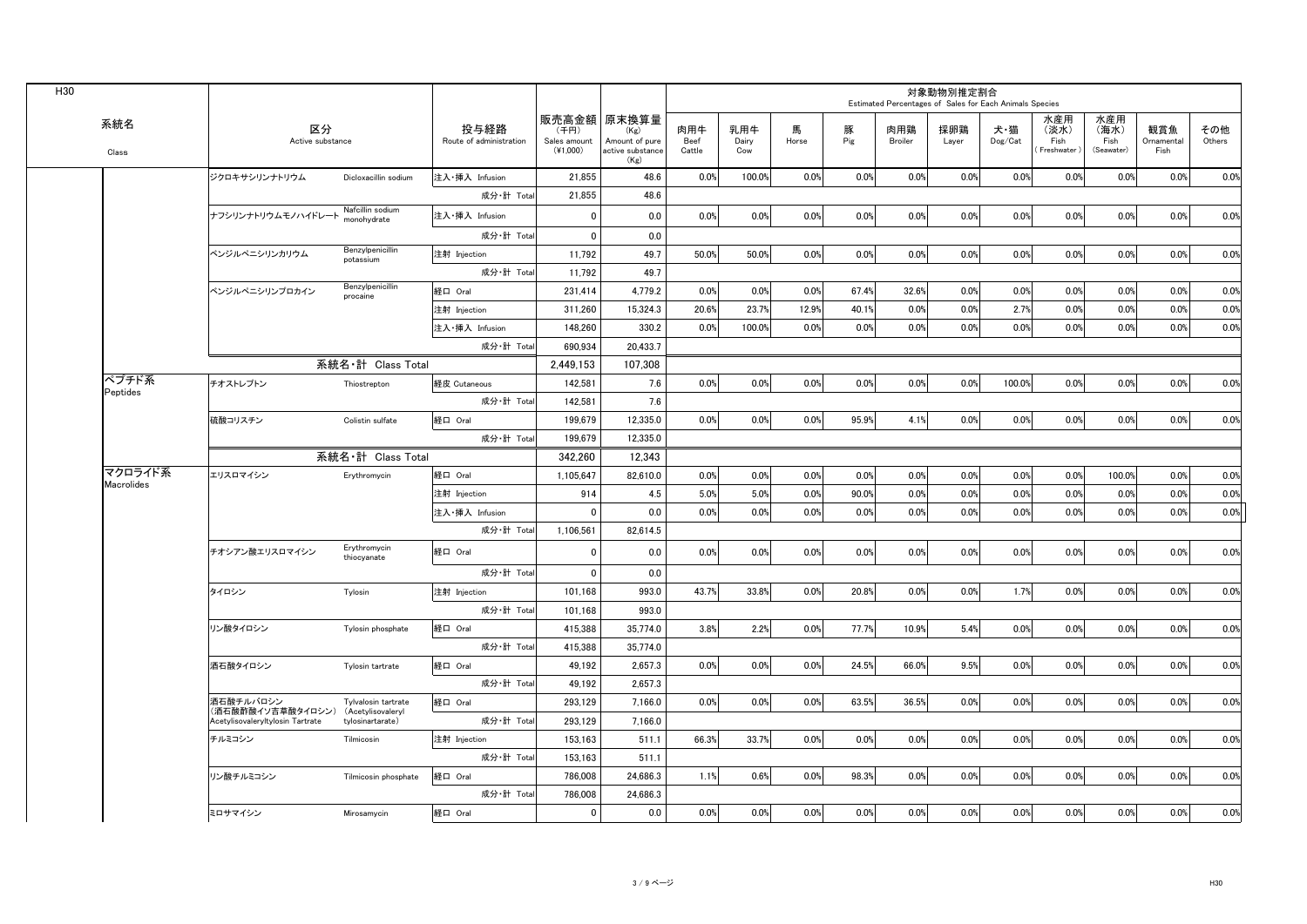| 販売高金額   原末換算量<br>系統名<br>区分<br>投与経路<br>肉用牛<br>乳用牛<br>馬<br>豚<br>肉用鶏<br>(千円)<br>(Kg)<br>Pig<br>Active substance<br>Amount of pure<br>Beef<br>Route of administration<br>Sales amount<br>Dairy<br>Horse<br>Broiler<br>$(*1,000)$<br>Cattle<br>active substance<br>Cow<br>Class<br>(Kg)<br>0.0%<br>0.0%<br>$\mathbf{0}$<br>0.0<br>0.0%<br>0.0%<br>注射 Injection<br>成分·計 Total<br>$\Omega$<br>0.0<br>20.0%<br>0.0%<br>0.0%<br>80.0%<br>ツラスロマイシン<br>注射 Injection<br>672,066<br>313.6<br>Tulathromycin<br>672,066<br>成分·計 Total<br>313.6<br>0.0<br>0.0%<br>0.0%<br>0.0%<br>0.0%<br>ガミスロマイシン<br>Gamithromycin<br>注射 Injection<br>$\Omega$<br>成分·計 Total<br>$\Omega$<br>0.0<br>系統名·計 Class Total<br>3.576.675<br>154.716<br>リンコマイシン系<br>塩酸クリンダマイシン<br>73,378<br>135.1<br>0.0%<br>0.0%<br>0.0%<br>0.0%<br>Clindarnvcin HCI<br>経口 Oral | 水産用<br>水産用<br>採卵鶏<br>観賞魚<br>犬・猫<br>(淡水)<br>(海水)<br>その他<br>$\mathsf{Dog}/\mathsf{Cat}$<br>Fish<br>Fish<br>Others<br>Ornamental<br>Layer<br>Freshwater<br>(Seawater)<br>Fish<br>0.0%<br>0.0%<br>0.0%<br>0.0%<br>0.0%<br>0.0%<br>0.0%<br>0.0%<br>0.0%<br>0.0%<br>0.0%<br>0.0%<br>0.0%<br>0.0%<br>0.0%<br>0.0%<br>0.0%<br>0.0%<br>0.0%<br>0.0%<br>0.0%<br>0.0%<br>0.0%<br>100.0%<br>0.0%<br>0.0%<br>0.0%<br>0.0%<br>0.0%<br>0.0%<br>0.0%<br>0.0%<br>0.0%<br>0.0%<br>0.0% |
|---------------------------------------------------------------------------------------------------------------------------------------------------------------------------------------------------------------------------------------------------------------------------------------------------------------------------------------------------------------------------------------------------------------------------------------------------------------------------------------------------------------------------------------------------------------------------------------------------------------------------------------------------------------------------------------------------------------------------------------------------------------------------------------------------------------------------|----------------------------------------------------------------------------------------------------------------------------------------------------------------------------------------------------------------------------------------------------------------------------------------------------------------------------------------------------------------------------------------------------------------------------------------------------------------------|
|                                                                                                                                                                                                                                                                                                                                                                                                                                                                                                                                                                                                                                                                                                                                                                                                                           |                                                                                                                                                                                                                                                                                                                                                                                                                                                                      |
|                                                                                                                                                                                                                                                                                                                                                                                                                                                                                                                                                                                                                                                                                                                                                                                                                           |                                                                                                                                                                                                                                                                                                                                                                                                                                                                      |
|                                                                                                                                                                                                                                                                                                                                                                                                                                                                                                                                                                                                                                                                                                                                                                                                                           |                                                                                                                                                                                                                                                                                                                                                                                                                                                                      |
|                                                                                                                                                                                                                                                                                                                                                                                                                                                                                                                                                                                                                                                                                                                                                                                                                           |                                                                                                                                                                                                                                                                                                                                                                                                                                                                      |
|                                                                                                                                                                                                                                                                                                                                                                                                                                                                                                                                                                                                                                                                                                                                                                                                                           |                                                                                                                                                                                                                                                                                                                                                                                                                                                                      |
|                                                                                                                                                                                                                                                                                                                                                                                                                                                                                                                                                                                                                                                                                                                                                                                                                           |                                                                                                                                                                                                                                                                                                                                                                                                                                                                      |
|                                                                                                                                                                                                                                                                                                                                                                                                                                                                                                                                                                                                                                                                                                                                                                                                                           |                                                                                                                                                                                                                                                                                                                                                                                                                                                                      |
|                                                                                                                                                                                                                                                                                                                                                                                                                                                                                                                                                                                                                                                                                                                                                                                                                           |                                                                                                                                                                                                                                                                                                                                                                                                                                                                      |
|                                                                                                                                                                                                                                                                                                                                                                                                                                                                                                                                                                                                                                                                                                                                                                                                                           |                                                                                                                                                                                                                                                                                                                                                                                                                                                                      |
| Lincosaminids<br>成分·計 Total<br>73,378<br>135.1                                                                                                                                                                                                                                                                                                                                                                                                                                                                                                                                                                                                                                                                                                                                                                            |                                                                                                                                                                                                                                                                                                                                                                                                                                                                      |
| Pirlimycin hydrochloride 注入·挿入 Infusion<br>100.0%<br>0.0%<br>0.0%<br>43,890<br>5.8<br>0.0%<br>ピルリマイシン塩酸塩水和物<br>hydrate                                                                                                                                                                                                                                                                                                                                                                                                                                                                                                                                                                                                                                                                                                    |                                                                                                                                                                                                                                                                                                                                                                                                                                                                      |
| 5.8<br>成分·計 Total<br>43,890                                                                                                                                                                                                                                                                                                                                                                                                                                                                                                                                                                                                                                                                                                                                                                                               |                                                                                                                                                                                                                                                                                                                                                                                                                                                                      |
| 塩酸リンコマイシン<br>経口 Oral<br>354,934<br>22,337.0<br>0.0%<br>0.0%<br>0.0%<br>71.0%<br>Lincomycin HCI                                                                                                                                                                                                                                                                                                                                                                                                                                                                                                                                                                                                                                                                                                                            | 2.6%<br>0.0%<br>0.0%<br>0.0%<br>26.4%<br>0.0%<br>0.0%                                                                                                                                                                                                                                                                                                                                                                                                                |
| 0.0%<br>0.0%<br>0.0%<br>100.0%<br>注射 Injection<br>99.871<br>281.2                                                                                                                                                                                                                                                                                                                                                                                                                                                                                                                                                                                                                                                                                                                                                         | 0.0%<br>0.0%<br>0.0%<br>0.0%<br>0.0%<br>0.0%<br>0.0%                                                                                                                                                                                                                                                                                                                                                                                                                 |
| 454.805<br>22.618.2<br>成分·計 Total                                                                                                                                                                                                                                                                                                                                                                                                                                                                                                                                                                                                                                                                                                                                                                                         |                                                                                                                                                                                                                                                                                                                                                                                                                                                                      |
| 系統名·計 Class Total<br>572,073<br>22,759                                                                                                                                                                                                                                                                                                                                                                                                                                                                                                                                                                                                                                                                                                                                                                                    |                                                                                                                                                                                                                                                                                                                                                                                                                                                                      |
| 抗真菌性抗生物質<br>0.0%<br>0.0%<br>0.0%<br>ナイスタチン<br>経皮 Cutaneous<br>142.581<br>82.2<br>0.0%<br>Nystatin                                                                                                                                                                                                                                                                                                                                                                                                                                                                                                                                                                                                                                                                                                                         | 0.0%<br>0.0%<br>0.0%<br>0.0%<br>100.0%<br>0.0%<br>0.0%                                                                                                                                                                                                                                                                                                                                                                                                               |
| Antifungal antibiotics<br>成分·計 Total<br>142.581<br>82.2                                                                                                                                                                                                                                                                                                                                                                                                                                                                                                                                                                                                                                                                                                                                                                   |                                                                                                                                                                                                                                                                                                                                                                                                                                                                      |
| ナナフロシン<br>経皮 Cutaneous<br>55,500<br>0.4<br>80.0%<br>20.0%<br>0.0%<br>0.0%<br>Nanafrocin                                                                                                                                                                                                                                                                                                                                                                                                                                                                                                                                                                                                                                                                                                                                   | 0.0%<br>0.0%<br>0.0%<br>0.0%<br>0.0%<br>0.0%<br>0.0%                                                                                                                                                                                                                                                                                                                                                                                                                 |
| 成分·計 Total<br>55,500<br>0.4                                                                                                                                                                                                                                                                                                                                                                                                                                                                                                                                                                                                                                                                                                                                                                                               |                                                                                                                                                                                                                                                                                                                                                                                                                                                                      |
| 34.5<br>0.0%<br>0.0%<br>0.0%<br>クロトリマゾール<br>その他 Others<br>228.913<br>0.0%<br>Clotrimazole                                                                                                                                                                                                                                                                                                                                                                                                                                                                                                                                                                                                                                                                                                                                 | 0.0%<br>0.0%<br>100.0%<br>0.0%<br>0.0%<br>0.0%<br>0.0%                                                                                                                                                                                                                                                                                                                                                                                                               |
| 成分·計 Total<br>228,913<br>34.5                                                                                                                                                                                                                                                                                                                                                                                                                                                                                                                                                                                                                                                                                                                                                                                             |                                                                                                                                                                                                                                                                                                                                                                                                                                                                      |
| 0.0%<br>0.0%<br>0.0%<br>ケトコナゾール<br>経皮 Cutaneous<br>321.159<br>24.8<br>0.0%<br>Ketoconazole                                                                                                                                                                                                                                                                                                                                                                                                                                                                                                                                                                                                                                                                                                                                | 0.0%<br>0.0%<br>0.0%<br>0.0%<br>100.0%<br>0.0%<br>0.0%                                                                                                                                                                                                                                                                                                                                                                                                               |
| 成分·計 Total<br>321.159<br>24.8                                                                                                                                                                                                                                                                                                                                                                                                                                                                                                                                                                                                                                                                                                                                                                                             |                                                                                                                                                                                                                                                                                                                                                                                                                                                                      |
| 0.0%<br>0.0%<br>246,560<br>921.1<br>0.0%<br>0.0%<br>ミコナゾール硝酸塩<br>経皮 Cutaneous<br>Miconazole nitrate                                                                                                                                                                                                                                                                                                                                                                                                                                                                                                                                                                                                                                                                                                                       | 0.0%<br>0.0%<br>0.0%<br>0.0%<br>0.0%<br>100.0%<br>0.0%                                                                                                                                                                                                                                                                                                                                                                                                               |
| 成分·計 Total<br>246.560<br>921.1                                                                                                                                                                                                                                                                                                                                                                                                                                                                                                                                                                                                                                                                                                                                                                                            |                                                                                                                                                                                                                                                                                                                                                                                                                                                                      |
| ピマリシン<br>その他 Others<br>0.0%<br>0.0%<br>0.0%<br>Pimaricin<br>10,896<br>1.6<br>0.0%                                                                                                                                                                                                                                                                                                                                                                                                                                                                                                                                                                                                                                                                                                                                         | 0.0%<br>0.0%<br>100.0%<br>0.0%<br>0.0%<br>0.0%<br>0.0%                                                                                                                                                                                                                                                                                                                                                                                                               |
| 成分·計 Total<br>1.6<br>10,896                                                                                                                                                                                                                                                                                                                                                                                                                                                                                                                                                                                                                                                                                                                                                                                               |                                                                                                                                                                                                                                                                                                                                                                                                                                                                      |
| 経口 Oral<br>0.0%<br>0.0%<br>0.0%<br>イトラコナゾール<br>0.0<br>0.0%<br>Itraconazole<br>$\mathbf{0}$                                                                                                                                                                                                                                                                                                                                                                                                                                                                                                                                                                                                                                                                                                                                | 0.0%<br>0.0%<br>0.0%<br>0.0%<br>0.0%<br>0.0%<br>0.0%                                                                                                                                                                                                                                                                                                                                                                                                                 |
| 成分·計 Total<br>0.0<br>$\mathbf{0}$                                                                                                                                                                                                                                                                                                                                                                                                                                                                                                                                                                                                                                                                                                                                                                                         |                                                                                                                                                                                                                                                                                                                                                                                                                                                                      |
| 系統名・計 Class Total<br>1,005,609<br>1,064                                                                                                                                                                                                                                                                                                                                                                                                                                                                                                                                                                                                                                                                                                                                                                                   |                                                                                                                                                                                                                                                                                                                                                                                                                                                                      |
| その他の抗生物質<br>0.0%<br>0.0%<br>クロラムフェニコール<br>2,374<br>0.6<br>0.0%<br>0.0%<br>Chloramphenicol<br>その他 Others                                                                                                                                                                                                                                                                                                                                                                                                                                                                                                                                                                                                                                                                                                                   | 0.0%<br>100.0%<br>0.0%<br>0.0%<br>0.0%<br>0.0%<br>0.0%                                                                                                                                                                                                                                                                                                                                                                                                               |
| Other antibacterials<br>成分·計 Total<br>2.374<br>0.6                                                                                                                                                                                                                                                                                                                                                                                                                                                                                                                                                                                                                                                                                                                                                                        |                                                                                                                                                                                                                                                                                                                                                                                                                                                                      |
| 9,071<br>51.4<br>0.0%<br>0.0%<br>0.0%<br>100.0%<br>チアムリン<br>注射 Injection<br>Tiamulin                                                                                                                                                                                                                                                                                                                                                                                                                                                                                                                                                                                                                                                                                                                                      | 0.0%<br>0.0%<br>0.0%<br>0.0%<br>0.0%<br>0.0%<br>0.0%                                                                                                                                                                                                                                                                                                                                                                                                                 |
| 成分·計 Total<br>9.071<br>51.4                                                                                                                                                                                                                                                                                                                                                                                                                                                                                                                                                                                                                                                                                                                                                                                               |                                                                                                                                                                                                                                                                                                                                                                                                                                                                      |
| 653,196<br>0.0%<br>100.0%<br>フマル酸チアムリン<br>Tiamulin fumarate<br>経口 Oral<br>35,889.4<br>0.0%<br>0.0%                                                                                                                                                                                                                                                                                                                                                                                                                                                                                                                                                                                                                                                                                                                        | 0.0%<br>0.0%<br>0.0%<br>0.0%<br>0.0%<br>0.0%<br>0.0%                                                                                                                                                                                                                                                                                                                                                                                                                 |
| 4.237<br>22.6<br>0.0%<br>0.0%<br>0.0%<br>100.0%<br>注射 Injection                                                                                                                                                                                                                                                                                                                                                                                                                                                                                                                                                                                                                                                                                                                                                           | 0.0%<br>0.0%<br>0.0%<br>0.0%<br>0.0%<br>0.0%<br>0.0%                                                                                                                                                                                                                                                                                                                                                                                                                 |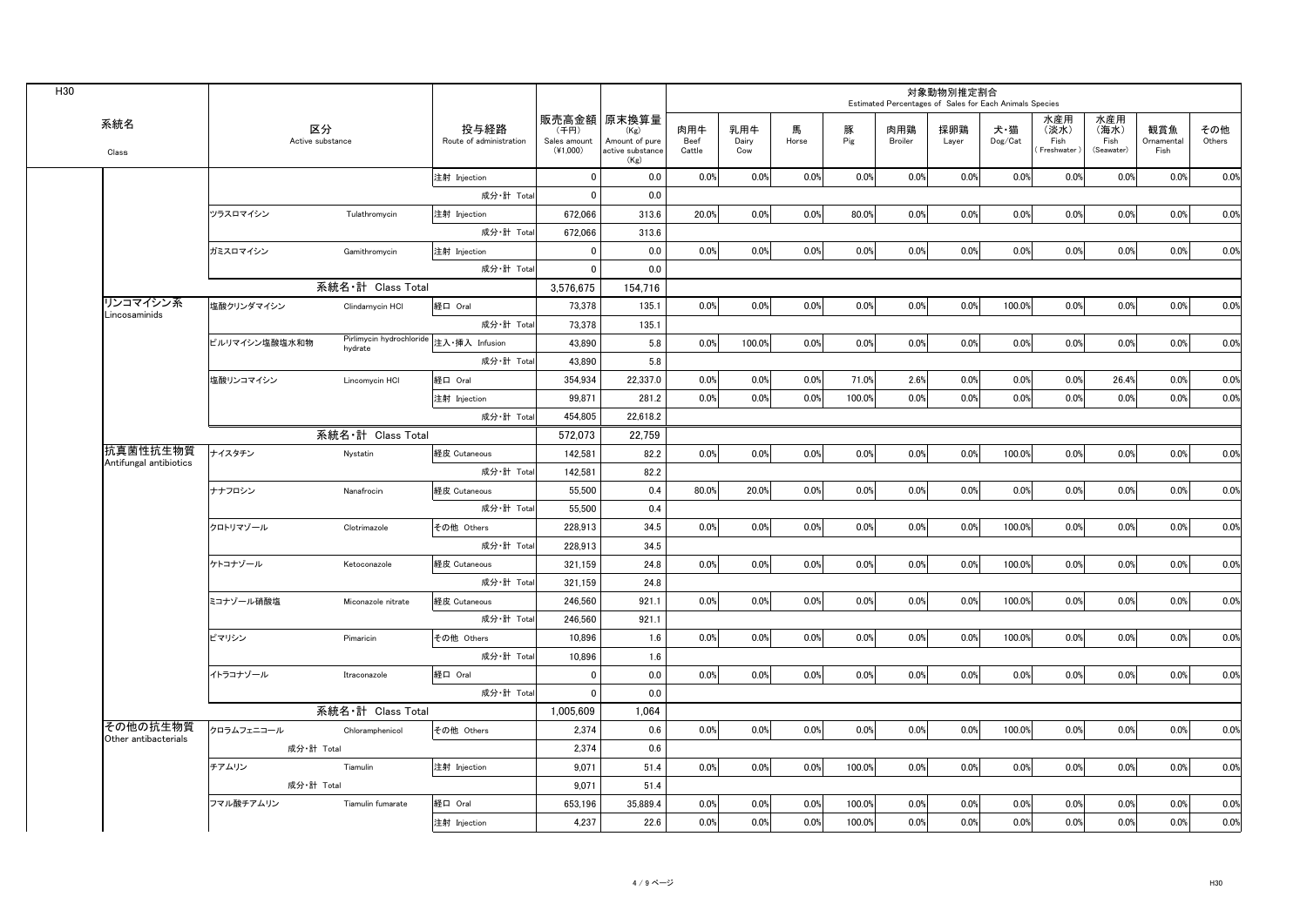| H30                         |                     |                                                    |                      |                                 |                                    |                                                                   |                       |                     |            |          | Estimated Percentages of Sales for Each Animals Species | 対象動物別推定割合    |                |                                     |                                   |                                                                                                                                                   |               |
|-----------------------------|---------------------|----------------------------------------------------|----------------------|---------------------------------|------------------------------------|-------------------------------------------------------------------|-----------------------|---------------------|------------|----------|---------------------------------------------------------|--------------|----------------|-------------------------------------|-----------------------------------|---------------------------------------------------------------------------------------------------------------------------------------------------|---------------|
|                             | 系統名<br>Class        | 区分<br>Active substance                             |                      | 投与経路<br>Route of administration | (千円)<br>Sales amount<br>$(*1,000)$ | 販売高金額 原末換算量<br>(Kg)<br>Amount of pure<br>active substance<br>(Kg) | 肉用牛<br>Beef<br>Cattle | 乳用牛<br>Dairy<br>Cow | 馬<br>Horse | 豚<br>Pig | 肉用鶏<br>Broiler                                          | 採卵鶏<br>Layer | 犬・猫<br>Dog/Cat | 水産用<br>(淡水)<br>Fish<br>(Freshwater) | 水産用<br>(海水)<br>Fish<br>(Seawater) | 観賞魚<br>Ornamental<br>Fish                                                                                                                         | その他<br>Others |
|                             |                     | 成分·計 Total                                         |                      |                                 | 657.433                            | 35,912.0                                                          |                       |                     |            |          |                                                         |              |                |                                     |                                   |                                                                                                                                                   |               |
|                             |                     | 塩酸バルネムリン                                           | Valnemuline HCI      | 経口 Oral                         | 55,135                             | 703.8                                                             | 0.0%                  | 0.0%                | 0.0%       | 100.0%   | 0.0%                                                    | 0.0%         | 0.0%           | 0.0%                                | 0.0%                              | 0.0%                                                                                                                                              | 0.0%          |
|                             |                     | 成分·計 Total                                         |                      |                                 | 55.135                             | 703.8                                                             |                       |                     |            |          |                                                         |              |                |                                     |                                   |                                                                                                                                                   |               |
|                             |                     | ビコザマイシン                                            | Bicozamycin          | 経口 Oral                         | 4.857                              | 34.9                                                              | 37.4%                 | 16.3%               | 0.0%       | 46.3%    | 0.0%                                                    | 0.0%         | 0.0%           | 0.0%                                | 0.0%                              | 0.0%<br>0.0%<br>0.0%<br>2.0%<br>85.0%<br>0.0%<br>0.0%<br>0.0%<br>0.0%<br>0.0%<br>100.0%<br>0.0%<br>0.0%<br>0.0%<br>100.0%<br>0.0%<br>0.0%<br>0.0% | 0.0%          |
|                             |                     | 成分·計 Total                                         |                      |                                 | 4,857                              | 34.9                                                              |                       |                     |            |          |                                                         |              |                |                                     |                                   |                                                                                                                                                   |               |
|                             |                     | ホスホマイシンカルシウム水和物 Fosfomycin potassium               |                      | 経口 Oral                         | 36,395                             | 718.4                                                             | 7.5%                  | 5.0%                | 0.0%       | 0.0%     | 0.0%                                                    | 0.0%         | 0.0%           | 0.0%                                | 87.6%                             |                                                                                                                                                   | 0.0%          |
|                             |                     | 成分·計 Total                                         |                      |                                 | 36,395                             | 718.4                                                             |                       |                     |            |          |                                                         |              |                |                                     |                                   |                                                                                                                                                   |               |
|                             |                     | ホスホマイシンナトリウム                                       | Fosforycin sodium    | 注射 Injection                    | 21.907                             | 78.2                                                              | 70.0%                 | 30.0%               | 0.0%       | 0.0%     | 0.0%                                                    | 0.0%         | 0.0%           | 0.0%                                | 0.0%                              |                                                                                                                                                   | 0.0%          |
|                             |                     | 成分·計 Total                                         |                      |                                 | 21,907                             | 78.2                                                              |                       |                     |            |          |                                                         |              |                |                                     |                                   |                                                                                                                                                   |               |
|                             |                     |                                                    | 系統名・計 Class Total    |                                 | 787,172                            | 37,499                                                            |                       |                     |            |          |                                                         |              |                |                                     |                                   |                                                                                                                                                   |               |
| 合成抗菌剤                       | キノロン系<br>Quinolones | オキソリン酸                                             | Oxolinic acid        | 経口 Oral                         | 52.716                             | 1.388.5                                                           | 0.1%                  | 0.4%                | 0.0%       | 0.1%     | 0.1%                                                    | 0.0%         | 0.0%           | 5.9%                                | 91.4%                             |                                                                                                                                                   | 0.0%          |
| Synthetic<br>antibacterials |                     |                                                    |                      | その他 Others                      | 17.991                             | 87.0                                                              | 0.0%                  | 0.0%                | 0.0%       | 0.0%     | 0.0%                                                    | 0.0%         | 0.0%           | 15.0%                               | 0.0%                              |                                                                                                                                                   | 0.0%          |
|                             |                     | 成分·計 Total                                         |                      |                                 | 70,707                             | 1,476                                                             |                       |                     |            |          |                                                         |              |                |                                     |                                   |                                                                                                                                                   |               |
|                             |                     |                                                    | 系統名·計 Class Total    |                                 | 70.707                             | 1.476                                                             |                       |                     |            |          |                                                         |              |                |                                     |                                   |                                                                                                                                                   |               |
|                             | サルファ剤               | スルファジアジン                                           | Sulfadiazine         | 注射 Injection                    | 13,514                             | 46.5                                                              | 0.0%                  | 0.0%                | 0.0%       | 0.0%     | 0.0%                                                    | 0.0%         | 100.0%         | 0.0%                                | 0.0%                              |                                                                                                                                                   | 0.0%          |
|                             | Sulfonamides        | 成分·計 Total                                         |                      |                                 | 13,514                             | 46.5                                                              |                       |                     |            |          |                                                         |              |                |                                     |                                   |                                                                                                                                                   |               |
|                             |                     | スルファジミジン(スルファメサジン) Sulfadimidine(Sulfameth 経口 Oral |                      |                                 | 6,012                              | 363.2                                                             | 0.0%                  | 0.0%                | 0.0%       | 100.0%   | 0.0%                                                    | 0.0%         | 0.0%<br>0.0%   | 0.0%                                |                                   | 0.0%                                                                                                                                              |               |
|                             |                     | 成分·計 Total                                         |                      |                                 | 6,012                              | 363.2                                                             |                       |                     |            |          |                                                         |              |                |                                     |                                   |                                                                                                                                                   |               |
|                             |                     | スルファジメトキシン Sulfadimethoxine                        |                      | 経口 Oral                         | 9,002                              | 951.0                                                             | 0.0%                  | 0.0%                | 0.0%       | 70.6%    | 18.7%                                                   | 10.6%        | 0.0%           | 0.0%                                | 0.0%                              |                                                                                                                                                   | 0.0%          |
|                             |                     |                                                    |                      | 注射 Injection                    | 10.380                             | 649.9                                                             | 19.2%                 | 42.6%               | 0.2%       | 38.0%    | 0.0%                                                    | 0.0%         | 0.0%           | 0.0%                                | 0.0%                              |                                                                                                                                                   | 0.0%          |
|                             |                     | 成分·計 Total                                         |                      |                                 | 19,382                             | 1,600.8                                                           |                       |                     |            |          |                                                         |              |                |                                     |                                   |                                                                                                                                                   |               |
|                             |                     | スルファジメトキシンナトリウム Sulfadimethxine sodium             |                      | 経口 Oral                         | 1.558                              | 110.0                                                             | 10.0%                 | 0.0%                | 0.0%       | 80.0%    | 10.0%                                                   | 0.0%         | 0.0%           | 0.0%                                | 0.0%                              |                                                                                                                                                   | 0.0%          |
|                             |                     |                                                    |                      | その他 Others                      | 3.116                              | 22.7                                                              | 0.0%                  | 0.0%                | 0.0%       | 0.0%     | 0.0%                                                    | 0.0%         | 0.0%           | 0.0%                                | 0.0%                              |                                                                                                                                                   | 0.0%          |
|                             |                     | 成分·計 Total                                         |                      |                                 | 4,674                              | 132.7                                                             |                       |                     |            |          |                                                         |              |                |                                     |                                   |                                                                                                                                                   |               |
|                             |                     | スルファドキシン                                           | Sulfadoxine          | 注射 Injection                    | 22.917                             | 296.8                                                             | 4.1%                  | 8.2%                | 0.0%       | 87.7%    | 0.0%                                                    | 0.0%         | 0.0%           | 0.0%                                | 0.0%                              | 0.0%<br>0.0%<br>0.0%<br>0.0%<br>5.5%<br>0.0%                                                                                                      | 0.0%          |
|                             |                     | 成分·計 Total                                         |                      |                                 | 22.917                             | 296.8                                                             |                       |                     |            |          |                                                         |              |                |                                     |                                   |                                                                                                                                                   |               |
|                             |                     | スルファメトキサゾール                                        | Sulfamethoxazole     | 経口 Oral                         | 297,358                            | 52,590.2                                                          | 0.0%                  | 0.0%                | 0.0%       | 92.6%    | 6.3%                                                    | 1.0%         | 0.0%           | 0.0%                                |                                   |                                                                                                                                                   | 0.0%          |
|                             |                     | 成分·計 Total                                         |                      |                                 | 297,358                            | 52,590.2                                                          |                       |                     |            |          |                                                         |              |                |                                     |                                   |                                                                                                                                                   |               |
|                             |                     | スルファメラジンナトリウム                                      | Sulfamerazine sodium | 経口 Oral                         | $\overline{0}$                     | 0.0                                                               | 0.0%                  | 0.0%                | 0.0%       | 0.0%     | 0.0%                                                    | 0.0%         | 0.0%           | 0.0%                                |                                   |                                                                                                                                                   | 0.0%          |
|                             |                     |                                                    |                      | その他 Others                      | 8,575                              | 170.1                                                             | 0.0%                  | 0.0%                | 0.0%       | 0.0%     | 0.0%                                                    | 0.0%         | 0.0%           | 0.0%                                |                                   |                                                                                                                                                   | 0.0%          |
|                             |                     | 成分·計 Total                                         |                      |                                 | 8,575                              | 170.1                                                             |                       |                     |            |          |                                                         |              |                |                                     |                                   |                                                                                                                                                   |               |
|                             |                     | スルファモイルダプソン                                        | SulfamoyIdapsone     | 経口 Oral                         | 7,720                              | 648.0                                                             | 0.0%                  | 0.0%                | 0.0%       | 100.0%   | 0.0%                                                    | 0.0%         | 0.0%           | 0.0%                                |                                   |                                                                                                                                                   | 0.0%          |
|                             |                     | 成分·計 Total                                         |                      |                                 | 7,720                              | 648.0                                                             |                       |                     |            |          |                                                         |              |                |                                     |                                   |                                                                                                                                                   |               |
|                             |                     | スルファモノメトキシン水和物 Sulfamonomethoxin                   |                      | 経口 Oral                         | 423,011                            | 21,595.2                                                          | 16.2%                 | 17.4%               | 4.5%       | 40.2%    | 8.7%                                                    | 5.8%         | 1.1%           | 0.5%                                |                                   |                                                                                                                                                   | 0.0%          |
|                             |                     |                                                    |                      | 注射 Injection                    | 30.182                             | 1,341.4                                                           | 20.0%                 | 40.0%               | 10.0%      | 30.0%    | 0.0%                                                    | 0.0%         | 0.0%           | 0.0%                                |                                   |                                                                                                                                                   | 0.0%          |
|                             |                     | 成分·計 Total                                         |                      |                                 | 453.193                            | 22.936.6                                                          |                       |                     |            |          |                                                         |              |                |                                     |                                   |                                                                                                                                                   |               |
|                             |                     |                                                    |                      |                                 |                                    |                                                                   |                       |                     |            |          |                                                         |              |                |                                     |                                   |                                                                                                                                                   |               |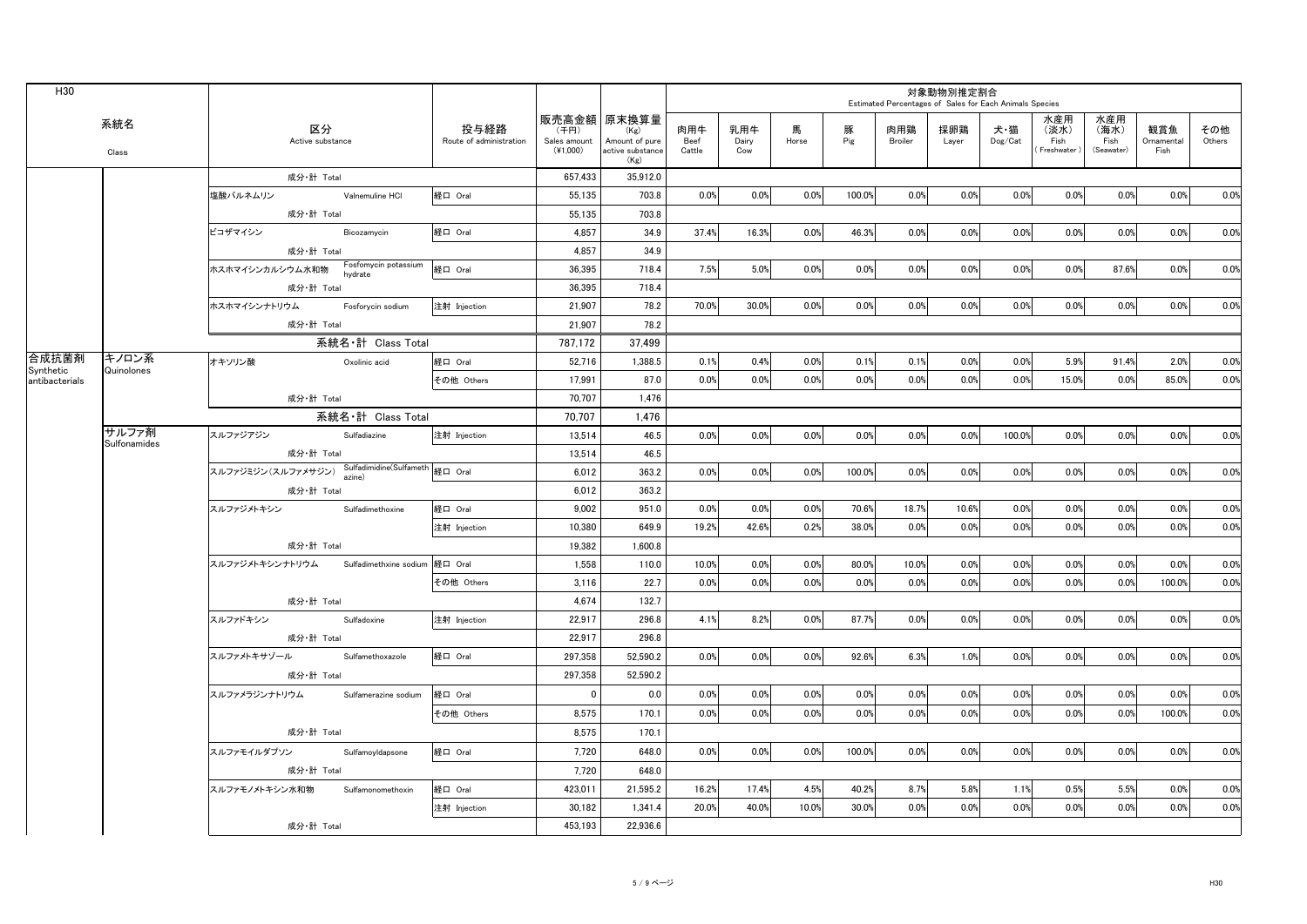|                                           |                   |                        |                              |                                 |                                  |                                                                   |                       |                     |            |          | Estimated Percentages of Sales for Each Animals Species | 対象動物別推定割合                                                                                                         |                |                                   |                                   |                           |               |
|-------------------------------------------|-------------------|------------------------|------------------------------|---------------------------------|----------------------------------|-------------------------------------------------------------------|-----------------------|---------------------|------------|----------|---------------------------------------------------------|-------------------------------------------------------------------------------------------------------------------|----------------|-----------------------------------|-----------------------------------|---------------------------|---------------|
| 系統名<br>Class                              |                   | 区分<br>Active substance |                              | 投与経路<br>Route of administration | (千円)<br>Sales amount<br>(41,000) | 販売高金額 原末換算量<br>(Kg)<br>Amount of pure<br>active substance<br>(Kg) | 肉用牛<br>Beef<br>Cattle | 乳用牛<br>Dairy<br>Cow | 馬<br>Horse | 豚<br>Pig | 肉用鶏<br>Broiler                                          | 採卵鶏<br>Layer                                                                                                      | 犬・猫<br>Dog/Cat | 水産用<br>(淡水)<br>Fish<br>Freshwater | 水産用<br>(海水)<br>Fish<br>(Seawater) | 観賞魚<br>Ornamental<br>Fish | その他<br>Others |
|                                           | スルファモノメトキシンナトリウム  |                        | Sulfarnomethoxine<br>sodium  | 経口 Oral                         | 73,008                           | 4.993.1                                                           | 8.5%                  | 8.5%                | 0.7%       | 14.0%    | 0.0%                                                    | 0.0%                                                                                                              |                | 0.6%                              | 62.4%                             | 0.0%                      | 0.0%          |
|                                           |                   | 成分·計 Total             |                              |                                 | 73,008                           | 4.993.1                                                           |                       |                     |            |          |                                                         |                                                                                                                   |                |                                   |                                   |                           |               |
|                                           | スルフィソゾールナトリウム     |                        | Sulfisozole Sodium           | 経口 Oral                         | 67.864                           | 4.990.0                                                           | 0.0%                  | 0.0%                | 0.0%       | 0.0%     | 0.0%                                                    | 0.0%                                                                                                              | 0.0%           | 50.0%                             | 50.0%                             | 0.0%                      | 0.0%          |
|                                           |                   | 成分·計 Total             |                              |                                 | 67.864                           | 4.990.0                                                           |                       |                     |            |          |                                                         |                                                                                                                   |                |                                   |                                   |                           |               |
|                                           | 系統名·計 Class Total |                        |                              |                                 | 974.217                          | 88.768                                                            |                       |                     |            |          |                                                         |                                                                                                                   |                |                                   |                                   |                           |               |
| チアンフェニコール系 チアンフェニコール<br>Thiamphenicol and |                   |                        | Thiamphenicol                | 経口 Oral                         | 86.098                           | 6.993.8                                                           | 2.1%                  | 0.5%                | 0.0%       | 56.3%    | 22.9%                                                   | 1.6%                                                                                                              | 0.0%           | 0.0%                              | 16.5%                             | 0.0%                      | 0.0%          |
| derivateives                              |                   |                        |                              | 注射 Injection                    | 42,109                           | 425.9                                                             | 10.0%                 | 20.0%               | 0.0%       | 70.0%    | 0.0%                                                    | 0.0%                                                                                                              | 0.0%           | 0.0%                              | 0.0%                              | 0.0%                      | 0.0%          |
|                                           |                   | 成分·計 Total             |                              |                                 | 128,207                          | 7.419.7                                                           |                       |                     |            |          |                                                         |                                                                                                                   |                |                                   |                                   |                           |               |
|                                           | フロルフェニコール         |                        | Florfenicol                  | 経口 Oral                         | 1,141,967                        | 13.101.8                                                          | 0.0%                  | 0.0%                | 0.0%       | 92.5%    | 4.7%                                                    | 0.0%                                                                                                              | 0.0%           | 1.2%                              | 1.7%                              | 0.0%                      | 0.0%          |
|                                           |                   |                        |                              | 注射 Injection                    | 817.639                          | 4.291.2                                                           | 67.9%                 | 18.5%               | 0.0%       | 13.6%    | 0.0%                                                    | 0.0%                                                                                                              | 0.0%           | 0.0%                              | 0.0%                              | 0.0%                      | 0.0%          |
|                                           |                   |                        |                              | その他 Others                      | 456,074                          | 5.6                                                               | 0.0%                  | 0.0%                | 0.0%       | 0.0%     | 0.0%                                                    | 0.0%                                                                                                              | 100.0%         | 0.0%                              | 0.0%                              | 0.0%                      | 0.0%          |
|                                           |                   | 成分·計 Total             |                              |                                 | 2,415,680                        | 17.398.5                                                          |                       |                     |            |          |                                                         |                                                                                                                   |                |                                   |                                   |                           |               |
|                                           | 系統名·計 Class Total |                        |                              |                                 | 2,543,887                        | 24,818                                                            |                       |                     |            |          |                                                         |                                                                                                                   |                |                                   |                                   |                           |               |
| フラン系<br>Furan and derivatives             | ニトロフラゾン           |                        | Nitrofurazone                | その他 Others                      | 8,619                            | 170.6                                                             | 0.0%                  | 0.0%                | 0.0%       | 0.0%     | 0.0%                                                    |                                                                                                                   |                | 0.0%                              | 0.0%                              | 100.0%                    | 0.0%          |
|                                           |                   | 成分·計 Total             |                              |                                 | 8.619                            | 170.6                                                             |                       |                     |            |          |                                                         |                                                                                                                   |                |                                   |                                   |                           |               |
|                                           | ニフルスチレン酸ナトリウム     |                        | Nifurstyrenic acid<br>sodium | 経口 Oral                         | 9.009                            | 192.2                                                             | 0.0%                  | 0.0%                | 0.0%       | 0.0%     | 0.0%                                                    | 0.0%                                                                                                              | 0.0%           | 0.0%                              | 0.0%                              | 100.0%                    | 0.0%          |
|                                           |                   |                        |                              | その他 Others                      | 83.043                           | 972.7                                                             | 0.0%                  | 0.0%                | 0.0%       | 0.0%     | 0.0%                                                    | 0.0%                                                                                                              | 0.0%           | 0.0%                              | 0.0%                              | 100.0%                    | 0.0%          |
|                                           |                   | 成分·計 Total             |                              |                                 | 92,052                           | 1,164.9                                                           |                       |                     |            |          |                                                         |                                                                                                                   |                |                                   |                                   |                           |               |
|                                           | 系統名·計 Class Total |                        |                              |                                 | 100.671                          | 1.336                                                             |                       |                     |            |          |                                                         |                                                                                                                   |                |                                   |                                   |                           |               |
| フルオロキノロン系<br>Fluoroquinolones             | エンロフロキサシン         |                        | Enrofloxacin                 | 経口 Oral                         | 820,561                          | 1,527.8                                                           | 1.7%                  | 0.7%                | 0.0%       | 0.0%     | 72.0%                                                   | 0.0%                                                                                                              | 25.6%          | 0.0%                              | 0.0%                              | 0.0%                      | 0.0%          |
|                                           |                   |                        |                              | 注射 Injection                    | 1.054.987                        | 1.212.8                                                           | 42.8%                 | 31.6%               | 0.0%       | 19.8%    | 0.0%                                                    | 0.0%                                                                                                              | 5.8%           | 0.0%                              | 0.0%                              | 0.0%                      | 0.0%          |
|                                           |                   | 成分·計 Total             |                              |                                 | 1,875,548                        | 2,740.6                                                           |                       |                     |            |          |                                                         |                                                                                                                   |                |                                   |                                   |                           |               |
|                                           | オフロキサシン           |                        | Ofloxacin                    | 経口 Oral                         | 129,261                          | 581.6                                                             | 0.0%                  | 0.0%                | 0.0%       | 0.0%     | 77.0%                                                   | 19.2%                                                                                                             |                | 0.0%                              | 0.0%                              | 0.0%                      | 0.0%          |
|                                           |                   |                        |                              | 経皮 Cutaneous                    | 321,159                          | 24.8                                                              | 0.0%                  | 0.0%                | 0.0%       | 0.0%     | 0.0%                                                    | 0.0%                                                                                                              | 100.0%         | 0.0%                              | 0.0%                              | 0.0%                      | 0.0%          |
|                                           |                   | 成分·計 Total             |                              |                                 | 450.420                          | 606.4                                                             |                       |                     |            |          |                                                         |                                                                                                                   |                |                                   |                                   |                           |               |
|                                           | オルビフロキサシン         |                        | Orbifloxacin                 | 経口 Oral                         | 454,442                          | 593.2                                                             | 0.0%                  | 0.0%                | 0.0%       | 53.9%    | 0.0%                                                    | 0.0%                                                                                                              | 46.1%          | 0.0%                              | 0.0%                              | 0.0%                      | 0.0%          |
|                                           |                   |                        |                              | 注射 Injection                    | 295,152                          | 429.2                                                             | 14.1%                 | 4.7%                | 0.0%       | 75.3%    | 0.0%                                                    | 0.0%                                                                                                              | 5.8%           | 0.0%                              | 0.0%                              | 0.0%                      | 0.0%          |
|                                           |                   |                        |                              | 経皮 Cutaneous                    | 320.329                          | 23.0                                                              | 0.0%                  | 0.0%                | 0.0%       | 0.0%     | 0.0%                                                    | 5.2%<br>0.0%<br>0.0%<br>3.8%<br>100.0%<br>0.0%<br>10.3%<br>0.0%<br>0.0%<br>100.0%<br>0.0%<br>0.0%<br>0.0%<br>0.0% | 0.0%           | 0.0%                              | 0.0%                              | 0.0%                      |               |
|                                           |                   | 成分·計 Total             |                              |                                 | 1,069,923                        | 1,045.4                                                           |                       |                     |            |          |                                                         |                                                                                                                   |                |                                   |                                   |                           |               |
|                                           | ノルフロキサシン          |                        | Norfloxacin                  | 経口 Oral                         | 62.192                           | 1.726.0                                                           | 0.0%                  | 0.0%                | 0.0%       | 48.6%    | 41.2%                                                   |                                                                                                                   |                | 0.0%                              | 0.0%                              | 0.0%                      | 0.0%          |
|                                           |                   | 成分·計 Total             |                              |                                 | 62,192                           | 1,726.0                                                           |                       |                     |            |          |                                                         |                                                                                                                   |                |                                   |                                   |                           |               |
|                                           | マルボフロキサシン         |                        | Marbofloxacin                | 経口 Oral                         | 21.339                           | 11.6                                                              | 0.0%                  | 0.0%                | 0.0%       | 0.0%     | 0.0%                                                    |                                                                                                                   |                | 0.0%                              | 0.0%                              | 0.0%                      | 0.0%          |
|                                           |                   |                        |                              | 注射 Injection                    | 816,554                          | 488.8                                                             | 70.6%                 | 0.0%                | 0.0%       | 29.4%    | 0.0%                                                    |                                                                                                                   |                | 0.0%                              | 0.0%                              | 0.0%                      | 0.0%          |
|                                           |                   | 成分·計 Total             |                              |                                 | 837,893                          | 500.5                                                             |                       |                     |            |          |                                                         |                                                                                                                   |                |                                   |                                   |                           |               |
|                                           | メシル酸ダノフロキサシン      |                        | Danofloxacin mesilate        | 注射 Injection                    | 38,476                           | 25.2                                                              | 30.0%                 | 20.0%               | 0.0%       | 50.0%    | 0.0%                                                    |                                                                                                                   |                | 0.0%                              | 0.0%                              | 0.0%                      | 0.0%          |
|                                           |                   | 成分·計 Total             |                              |                                 | 38.476                           | 25.2                                                              |                       |                     |            |          |                                                         |                                                                                                                   |                |                                   |                                   |                           |               |
|                                           |                   |                        |                              |                                 |                                  |                                                                   |                       |                     |            |          |                                                         |                                                                                                                   |                |                                   |                                   |                           |               |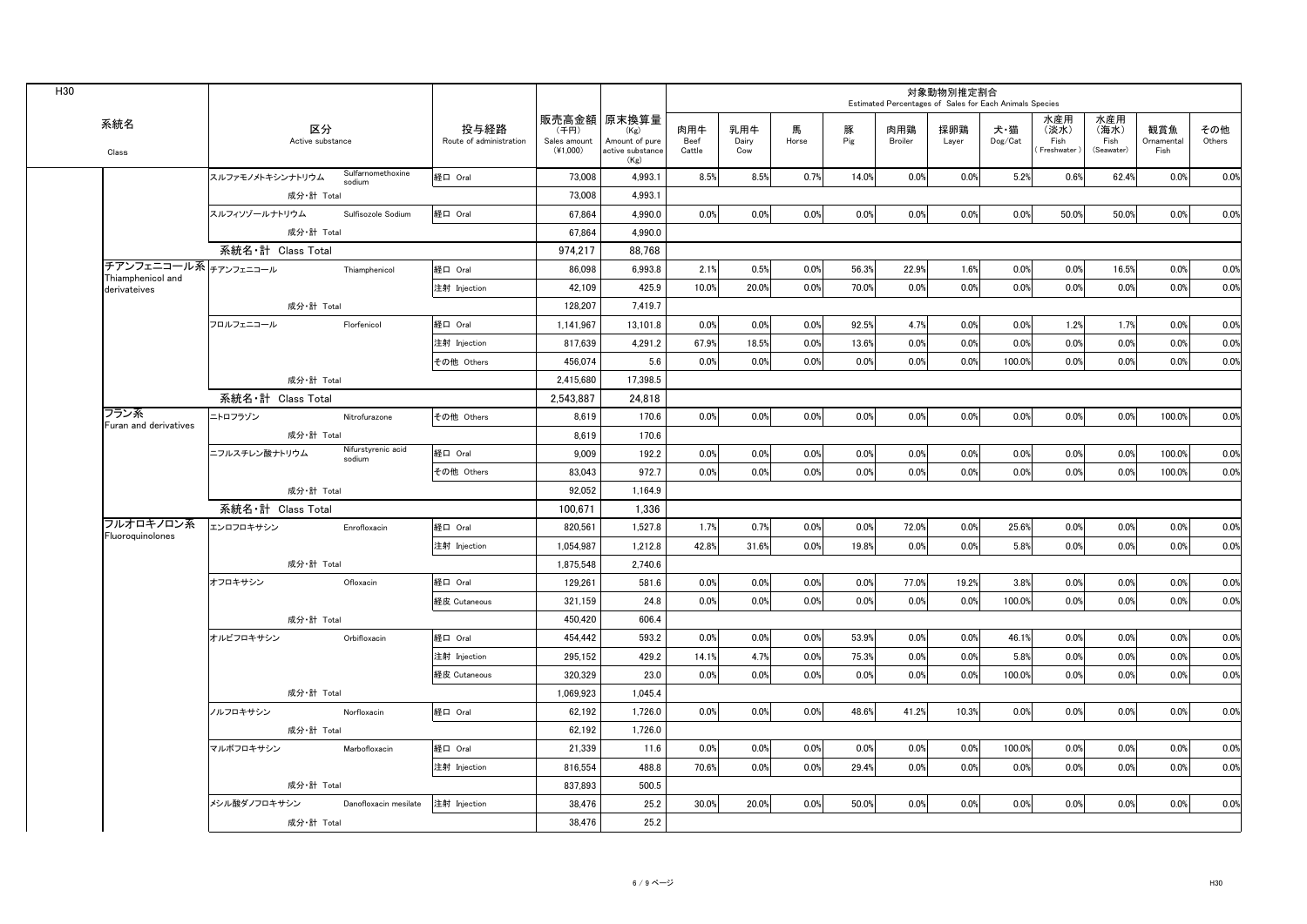| H30           |                                   |                   |                        |                               |                                 |                                  |                                                                   |                       |                     |            |          |                       | 対象動物別推定割合<br>Estimated Percentages of Sales for Each Animals Species |                |                                   |                                   |                           |               |
|---------------|-----------------------------------|-------------------|------------------------|-------------------------------|---------------------------------|----------------------------------|-------------------------------------------------------------------|-----------------------|---------------------|------------|----------|-----------------------|----------------------------------------------------------------------|----------------|-----------------------------------|-----------------------------------|---------------------------|---------------|
|               | 系統名<br>Class                      |                   | 区分<br>Active substance |                               | 投与経路<br>Route of administration | (千円)<br>Sales amount<br>(41,000) | 販売高金額 原末換算量<br>(Kg)<br>Amount of pure<br>active substance<br>(Kg) | 肉用牛<br>Beef<br>Cattle | 乳用牛<br>Dairy<br>Cow | 馬<br>Horse | 豚<br>Pig | 肉用鶏<br><b>Broiler</b> | 採卵鶏<br>Layer                                                         | 犬・猫<br>Dog/Cat | 水産用<br>(淡水)<br>Fish<br>Freshwater | 水産用<br>(海水)<br>Fish<br>(Seawater) | 観賞魚<br>Ornamental<br>Fish | その他<br>Others |
|               |                                   | 塩酸ロメフロキサシン        |                        | Lomefloxacin<br>hydrochloride | その他 Others                      | 68,702                           | 3.5                                                               | 0.0%                  | 0.0%                | 11.0%      | 0.0%     | 0.0%                  | 0.0%                                                                 | 89.0%          | 0.0%                              | 0.0%                              | 0.0%                      | 0.0%          |
|               |                                   |                   | 成分·計 Total             |                               |                                 | 68.702                           | 3.5                                                               |                       |                     |            |          |                       |                                                                      |                |                                   |                                   |                           |               |
|               |                                   | 系統名·計 Class Total |                        |                               |                                 | 4.403.154                        | 6.648                                                             |                       |                     |            |          |                       |                                                                      |                |                                   |                                   |                           |               |
|               | その他の合成抗菌剤オルメトプリム                  |                   |                        | Ormetoprim                    | 経口 Oral                         | 184,647                          | 1,345.9                                                           | 36.2%                 | 36.2%               | 0.0%       | 15.6%    | 10.7%                 | 0.0%                                                                 | 0.0%           | 1.3%                              | 0.0%                              | 0.0%                      | 0.0%          |
|               | Other synthetic<br>antibacterials |                   | 成分·計 Total             |                               |                                 | 184.647                          | 1.345.9                                                           |                       |                     |            |          |                       |                                                                      |                |                                   |                                   |                           |               |
|               |                                   | トリメトプリム           |                        | Trimethoprim                  | 経口 Oral                         | 301,300                          | 10,568.2                                                          | 0.0%                  | 0.0%                | 0.0%       | 92.5%    | 6.5%                  | 1.0%                                                                 | 0.0%           | 0.0%                              | 0.0%                              | 0.0%                      | 0.0%          |
|               |                                   |                   |                        |                               | 注射 Injection                    | 36,431                           | 68.7                                                              | 3.6%                  | 7.1%                | 0.0%       | 75.8%    | 0.0%                  | 0.0%                                                                 | 13.5%          | 0.0%                              | 0.0%                              | 0.0%                      | 0.0%          |
|               |                                   |                   | 成分·計 Total             |                               |                                 | 337.731                          | 10.636.9                                                          |                       |                     |            |          |                       |                                                                      |                |                                   |                                   |                           |               |
|               |                                   | 系統名·計 Class Total |                        |                               |                                 | 522,378                          | 11,983                                                            |                       |                     |            |          |                       |                                                                      |                |                                   |                                   |                           |               |
| 駆虫剤           | アベルメクチン系                          | イベルメクチン           |                        | Ivermectin                    | 経口 Oral                         | 1,549,594                        | 261.3                                                             | 0.0%                  | 0.0%                | 4.5%       | 95.1%    | 0.0%                  | 0.0%                                                                 | 0.4%           | 0.0%                              | 0.0%                              | 0.0%                      | 0.0%          |
| Anthelmintics | Avermectins                       |                   |                        |                               | 注射 Injection                    | 150,137                          | 38.4                                                              | 21.7%                 | 24.4%               | 0.0%       | 53.9%    | 0.0%                  | 0.0%                                                                 | 0.0%           | 0.0%                              | 0.0%                              | 0.0%                      | 0.0%          |
|               |                                   |                   |                        |                               | 経皮 Cutaneous                    | 520.673                          | 335.1                                                             | 64.9%                 | 35.1%               | 0.0%       | 0.0%     | 0.0%                  | 0.0%                                                                 | 0.0%           | 0.0%                              | 0.0%                              | 0.0%                      | 0.0%          |
|               |                                   |                   | 成分·計 Total             |                               |                                 | 2.220.404                        | 634.7                                                             |                       |                     |            |          |                       |                                                                      |                |                                   |                                   |                           |               |
|               |                                   | エプリノメクチン          |                        | Eprinomectin                  | 経皮 Cutaneous                    | 795,120                          | 107.0                                                             | 4.9%                  | 92.4%               | 0.0%       | 0.0%     | 0.0%                  | 0.0%                                                                 | 2.7%           | 0.0%                              | 0.0%                              | 0.0%                      | 0.0%          |
|               |                                   |                   | 成分·計 Total             |                               |                                 | 795.120                          | 107.0                                                             |                       |                     |            |          |                       |                                                                      |                |                                   |                                   |                           |               |
|               |                                   | セラメクチン            |                        | Selamectin                    | 経皮 Cutaneous                    | 1,141,061                        | 85.6                                                              | 0.0%                  | 0.0%                | 0.0%       | 0.0%     | 0.0%                  | 0.0%                                                                 | 100.0%         | 0.0%                              | 0.0%                              | 0.0%                      | 0.0%          |
|               |                                   |                   | 成分·計 Total             |                               |                                 | 1,141,061                        | 85.6                                                              |                       |                     |            |          |                       |                                                                      |                |                                   |                                   |                           |               |
|               |                                   | ドラメクチン            |                        | Doramectin                    | 注射 Injection                    | 64.736                           | 9.6                                                               | 10.0%                 | 0.0%                | 0.0%       | 90.0%    | 0.0%                  | 0.0%                                                                 | 0.0%           | 0.0%                              | 0.0%                              | 0.0%                      | 0.0%          |
|               |                                   |                   | 成分·計 Total             |                               |                                 | 64,736                           | 9.6                                                               |                       |                     |            |          |                       |                                                                      |                |                                   |                                   |                           |               |
|               |                                   | ミルベマイシンオキシム       |                        | Miblemycin oxime              | 経口 Oral                         | 7,569,913                        | 64.3                                                              | 0.0%                  | 0.0%                | 0.0%       | 0.0%     | 0.0%                  | 0.0%                                                                 | 100.0%         | 0.0%                              | 0.0%                              | 0.0%                      | 0.0%          |
|               |                                   |                   | 成分·計 Total             |                               |                                 | 7,569,913                        | 64.3                                                              |                       |                     |            |          |                       |                                                                      |                |                                   |                                   |                           |               |
|               |                                   | モキシデクチン           |                        | Moxidectin                    | 経口 Oral                         | 194,158                          | 0.1                                                               | 0.0%                  | 0.0%                | 0.0%       | 0.0%     | 0.0%                  | 0.0%                                                                 | 100.0%         | 0.0%                              | 0.0%                              | 0.0%                      | 0.0%          |
|               |                                   |                   |                        |                               | 注射 Injection                    | 417,450                          | 1.5                                                               | 0.0%                  | 0.0%                | 0.0%       | 0.0%     | 0.0%                  | 0.0%                                                                 | 100.0%         | 0.0%                              | 0.0%                              | 0.0%                      | 0.0%          |
|               |                                   |                   |                        |                               | 経皮 Cutaneous                    | 203,145                          | 5.8                                                               | 0.0%                  | 0.0%                | 0.0%       | 0.0%     | 0.0%                  | 0.0%                                                                 | 100.0%         | 0.0%                              | 0.0%                              | 0.0%                      | 0.0%          |
|               |                                   |                   | 成分·計 Total             |                               |                                 | 814,753                          | 7.3                                                               |                       |                     |            |          |                       |                                                                      |                |                                   |                                   |                           |               |
|               |                                   | 系統名·計 Class Total |                        |                               |                                 | 12,605,987                       | 908                                                               |                       |                     |            |          |                       |                                                                      |                |                                   |                                   |                           |               |
|               | チアベンダゾール系 フェンベンダゾール               |                   |                        | Fenbendazol                   | 経口 Oral                         | 210.339                          | 2.902.6                                                           | 0.0%                  | 0.1%                | 0.0%       | 99.3%    | 0.1%                  | 0.5%                                                                 | 0.0%           | 0.0%                              | 0.0%                              | 0.0%                      | 0.0%          |
|               | Tiabendazole and<br>derivatives   |                   | 成分·計 Total             |                               |                                 | 210,339                          | 2,902.6                                                           |                       |                     |            |          |                       |                                                                      |                |                                   |                                   |                           |               |
|               |                                   | フルベンダゾール          |                        | Flubendazole                  | 経口 Oral                         | 64,031                           | 469.9                                                             | 0.0%                  | 0.0%                | 9.9%       | 90.1%    | 0.0%                  | 0.0%                                                                 | 0.0%           | 0.0%                              | 0.0%                              | 0.0%                      | 0.0%          |
|               |                                   |                   | 成分·計 Total             |                               |                                 | 64.031                           | 469.9                                                             |                       |                     |            |          |                       |                                                                      |                |                                   |                                   |                           |               |
|               |                                   | 系統名·計 Class Total |                        |                               |                                 | 274,370                          | 3,373                                                             |                       |                     |            |          |                       |                                                                      |                |                                   |                                   |                           |               |
|               | ピペラジン系                            | アジピン酸ピペラジン        |                        | Piperazine adipate            | 経口 Oral                         | $\mathbf 0$                      | 0.0                                                               | 0.0%                  | 0.0%                | 0.0%       | 0.0%     | 0.0%                  | 0.0%                                                                 | 0.0%           | 0.0%                              | 0.0%                              | 0.0%                      | 0.0%          |
|               | Piperazines                       |                   | 成分·計 Total             |                               |                                 | $\mathbf 0$                      | 0.0                                                               |                       |                     |            |          |                       |                                                                      |                |                                   |                                   |                           |               |
|               |                                   | クエン酸ピペラジン         |                        | Piperazine citrate            | 経口 Oral                         | 18,877                           | 293.8                                                             | 0.0%                  | 0.0%                | 0.0%       | 0.0%     | 0.0%                  | 0.0%                                                                 | 100.0%         | 0.0%                              | 0.0%                              | 0.0%                      | 0.0%          |
|               |                                   |                   | 成分·計 Total             |                               |                                 | 18,877                           | 293.8                                                             |                       |                     |            |          |                       |                                                                      |                |                                   |                                   |                           |               |
|               |                                   | リン酸ピペラジン          |                        | Piperazine sulfate            | 経口 Oral                         | 7.169                            | 185.0                                                             | 0.0%                  | 0.0%                | 0.0%       | 0.0%     | 20.0%                 | 80.0%                                                                | 0.0%           | 0.0%                              | 0.0%                              | 0.0%                      | 0.0%          |
|               |                                   |                   |                        |                               |                                 |                                  |                                                                   |                       |                     |            |          |                       |                                                                      |                |                                   |                                   |                           |               |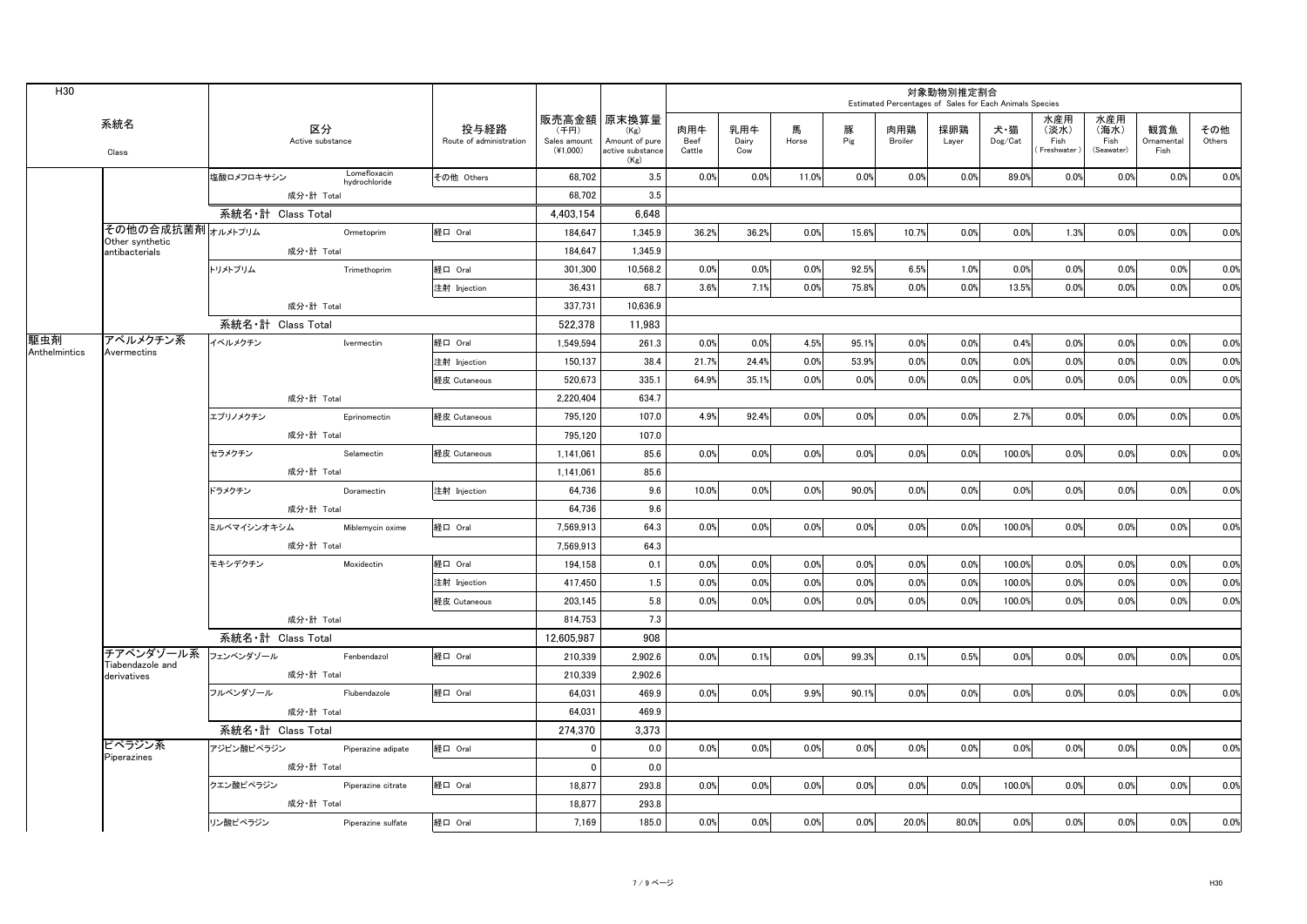| H30 |                            |                   |                        |                     |                                 |                                    |                                                                   |                       |                     |            |          | Estimated Percentages of Sales for Each Animals Species | 対象動物別推定割合    |                                    |                                     |                                   |                           |               |
|-----|----------------------------|-------------------|------------------------|---------------------|---------------------------------|------------------------------------|-------------------------------------------------------------------|-----------------------|---------------------|------------|----------|---------------------------------------------------------|--------------|------------------------------------|-------------------------------------|-----------------------------------|---------------------------|---------------|
|     | 系統名<br>Class               |                   | 区分<br>Active substance |                     | 投与経路<br>Route of administration | (千円)<br>Sales amount<br>$(*1,000)$ | 販売高金額 原末換算量<br>(Kg)<br>Amount of pure<br>active substance<br>(Kg) | 肉用牛<br>Beef<br>Cattle | 乳用牛<br>Dairy<br>Cow | 馬<br>Horse | 豚<br>Pig | 肉用鶏<br>Broiler                                          | 採卵鶏<br>Layer | 犬・猫<br>$\mathsf{Dog}/\mathsf{Cat}$ | 水産用<br>(淡水)<br>Fish<br>(Freshwater) | 水産用<br>(海水)<br>Fish<br>(Seawater) | 観賞魚<br>Ornamental<br>Fish | その他<br>Others |
|     |                            |                   | 成分·計 Total             |                     |                                 | 7,169                              | 185.0                                                             |                       |                     |            |          |                                                         |              |                                    |                                     |                                   |                           |               |
|     |                            | 系統名・計 Class Total |                        |                     |                                 | 26.046                             | 479                                                               |                       |                     |            |          |                                                         |              |                                    |                                     |                                   |                           |               |
|     | その他の駆虫剤                    | エモデプシド            |                        | Emodepside          | 経皮 Cutaneous                    | 26,417                             | 1.0                                                               | 0.0%                  | 0.0%                | 0.0%       | 0.0%     | 0.0%                                                    | 0.0%         | 100.0%                             | 0.0%                                | 0.0%                              | 0.0%                      | 0.0%          |
|     | <b>Other Anthelmintics</b> |                   |                        |                     | 経口 Oral                         | 27,554                             | 0.1                                                               | 0.0%                  | 0.0%                | 0.0%       | 0.0%     | 0.0%                                                    | 0.0%         | 100.0%                             | 0.0%                                | 0.0%                              | 0.0%                      | 0.0%          |
|     |                            |                   | 成分·計 Total             |                     |                                 | 53.971                             | 1.1                                                               |                       |                     |            |          |                                                         |              |                                    |                                     |                                   |                           |               |
|     |                            | 塩酸レバミゾール          |                        | Levamisole HCI      | 経口 Oral                         | 44,150                             | 546.1                                                             | 3.5%                  | 0.0%                | 0.0%       | 35.2%    | 50.0%                                                   | 5.7%         | 5.7%                               | 0.0%                                | 0.0%                              | 0.0%                      | 0.0%          |
|     |                            |                   | 成分·計 Total             |                     |                                 | 44.150                             | 546.1                                                             |                       |                     |            |          |                                                         |              |                                    |                                     |                                   |                           |               |
|     |                            | オキシクロザニド          |                        | Oxyclozanide        | 経口 Oral                         | 0                                  | 0.0                                                               | 0.0%                  | 0.0%                | 0.0%       | 0.0%     | 0.0%                                                    | 0.0%         | 0.0%                               | 0.0%                                | 0.0%                              | 0.0%                      | 0.0%          |
|     |                            |                   | 成分·計 Total             |                     |                                 | $\mathbf 0$                        | 0.0                                                               |                       |                     |            |          |                                                         |              |                                    |                                     |                                   |                           |               |
|     |                            | カマラ               |                        | Kamala              | 経口 Oral                         | $\mathbf 0$                        | 0.0                                                               | 0.0%                  | 0.0%                | 0.0%       | 0.0%     | 0.0%                                                    | 0.0%         | 0.0%                               | 0.0%                                | 0.0%                              | 0.0%                      | 0.0%          |
|     |                            |                   | 成分·計 Total             |                     |                                 | $\mathbf 0$                        | 0.0                                                               |                       |                     |            |          |                                                         |              |                                    |                                     |                                   |                           |               |
|     |                            | サントニン             |                        | Santonin            | 経口 Oral                         | 14,570                             | 7.9                                                               | 0.0%                  | 0.0%                | 0.0%       | 0.0%     | 0.0%                                                    | 0.0%         | 100.0%                             | 0.0%                                | 0.0%                              | 0.0%                      | 0.0%          |
|     |                            |                   | 成分·計 Total             |                     |                                 | 14,570                             | 7.9                                                               |                       |                     |            |          |                                                         |              |                                    |                                     |                                   |                           |               |
|     |                            | ジクロロフェン           |                        | Dichlorophen        | 経口 Oral                         | 7,169                              | 185.0                                                             | 0.0%                  | 0.0%                | 0.0%       | 0.0%     | 20.0%                                                   | 80.0%        | 0.0%                               | 0.0%                                | 0.0%                              | 0.0%                      | 0.0%          |
|     |                            |                   | 成分·計 Total             |                     |                                 | 7,169                              | 185.0                                                             |                       |                     |            |          |                                                         |              |                                    |                                     |                                   |                           |               |
|     |                            | ジソフェノール           |                        | Disophenol          | 注射 Injection                    | 0                                  | 0.0                                                               | 0.0%                  | 0.0%                | 0.0%       | 0.0%     | 0.0%                                                    | 0.0%         | 0.0%                               | 0.0%                                | 0.0%                              | 0.0%                      | 0.0%          |
|     |                            |                   | 成分·計 Total             |                     |                                 | 0                                  | 0.0                                                               |                       |                     |            |          |                                                         |              |                                    |                                     |                                   |                           |               |
|     |                            | 酒石酸モランテル          |                        | Morantel tartrate   | 経口 Oral                         | $\mathbf 0$                        | 0.0                                                               | 0.0%                  | 0.0%                | 0.0%       | 0.0%     | 0.0%                                                    | 0.0%         | 0.0%                               | 0.0%                                | 0.0%                              | 0.0%                      | 0.0%          |
|     |                            |                   | 成分·計 Total             |                     |                                 | 0                                  | 0.0                                                               |                       |                     |            |          |                                                         |              |                                    |                                     |                                   |                           |               |
|     |                            | トリブロムサラン          |                        | Tribromsalan        | 経口 Oral                         | $\mathbf 0$                        | 0.0                                                               | 0.0%                  | 0.0%                | 0.0%       | 0.0%     | 0.0%                                                    | 0.0%         | 0.0%                               | 0.0%                                | 0.0%                              | 0.0%                      | 0.0%          |
|     |                            |                   | 成分·計 Total             |                     |                                 | $\mathbf{0}$                       | 0.0                                                               |                       |                     |            |          |                                                         |              |                                    |                                     |                                   |                           |               |
|     |                            | パモ酸ピランテル          |                        | Pyrantel pamoate    | 経口 Oral                         | 1,166,760                          | 2,286.4                                                           | 0.0%                  | 0.0%                | 0.0%       | 0.0%     | 0.0%                                                    | 0.0%         | 100.0%                             | 0.0%                                | 0.0%                              | 0.0%                      | 0.0%          |
|     |                            |                   | 成分·計 Total             |                     |                                 | 1,166,760                          | 2,286.4                                                           |                       |                     |            |          |                                                         |              |                                    |                                     |                                   |                           |               |
|     |                            | フェノチアジン           |                        | Phenithizine        | 経口 Oral                         | 7,169                              | 531.0                                                             | 0.0%                  | 0.0%                | 0.0%       | 0.0%     | 20.0%                                                   | 80.0%        | 0.0%                               | 0.0%                                | 0.0%                              | 0.0%                      | 0.0%          |
|     |                            |                   | 成分·計 Total             |                     |                                 | 7,169                              | 531.0                                                             |                       |                     |            |          |                                                         |              |                                    |                                     |                                   |                           |               |
|     |                            | フェバンテル            |                        | Febantel            | 経口 Oral                         | 150,127                            | 765.9                                                             | 0.0%                  | 0.0%                | 0.0%       | 0.0%     | 0.0%                                                    | 0.0%         | 4.2%                               | 0.0%                                | 95.8%                             | 0.0%                      | 0.0%          |
|     |                            |                   | 成分·計 Total             |                     |                                 | 150,127                            | 765.9                                                             |                       |                     |            |          |                                                         |              |                                    |                                     |                                   |                           |               |
|     |                            | プラジクアンテル          |                        | Praziquantel        | 経口 Oral                         | 382,912                            | 2,516.0                                                           | 0.0%                  | 0.0%                | 1.7%       | 0.0%     | 0.0%                                                    | 0.0%         | 1.7%                               | 0.0%                                | 96.6%                             | 0.0%                      | 0.0%          |
|     |                            |                   |                        |                     | 注射 Injection                    | 29.886                             | 2.8                                                               | 0.0%                  | 0.0%                | 0.0%       | 0.0%     | 0.0%                                                    | 0.0%         | 100.0%                             | 0.0%                                | 0.0%                              | 0.0%                      | 0.0%          |
|     |                            |                   |                        |                     | 経皮 Cutaneous                    | 498.144                            | 65.3                                                              | 0.0%                  | 0.0%                | 0.0%       | 0.0%     | 0.0%                                                    | 0.0%         | 100.0%                             | 0.0%                                | 0.0%                              | 0.0%                      | 0.0%          |
|     |                            |                   | 成分·計 Total             |                     |                                 | 910,942                            | 2,584.2                                                           |                       |                     |            |          |                                                         |              |                                    |                                     |                                   |                           |               |
|     |                            | ブロムフェノホス          |                        | <b>Bromofenofos</b> | 経口 Oral                         | 8.684                              | 242.0                                                             | 40.0%                 | 60.0%               | 0.0%       | 0.0%     | 0.0%                                                    | 0.0%         | 0.0%                               | 0.0%                                | 0.0%                              | 0.0%                      | 0.0%          |
|     |                            |                   | 成分·計 Total             |                     |                                 | 8,684                              | 242.0                                                             |                       |                     |            |          |                                                         |              |                                    |                                     |                                   |                           |               |
|     |                            | マクリ               |                        | Makli (Digenea)     | 経口 Oral                         | $\mathbf 0$                        | 0.0                                                               | 0.0%                  | 0.0%                | 0.0%       | 0.0%     | 0.0%                                                    | 0.0%         | 0.0%                               | 0.0%                                | 0.0%                              | 0.0%                      | 0.0%          |
|     |                            |                   | 成分·計 Total             |                     |                                 | $\mathbf 0$                        | 0.0                                                               |                       |                     |            |          |                                                         |              |                                    |                                     |                                   |                           |               |
|     |                            | メチリジン             |                        | Methylidyne         | 注射 Injection                    | $\mathbf 0$                        | 0.0                                                               | 0.0%                  | 0.0%                | 0.0%       | 0.0%     | 0.0%                                                    | 0.0%         | 0.0%                               | 0.0%                                | 0.0%                              | 0.0%                      | 0.0%          |